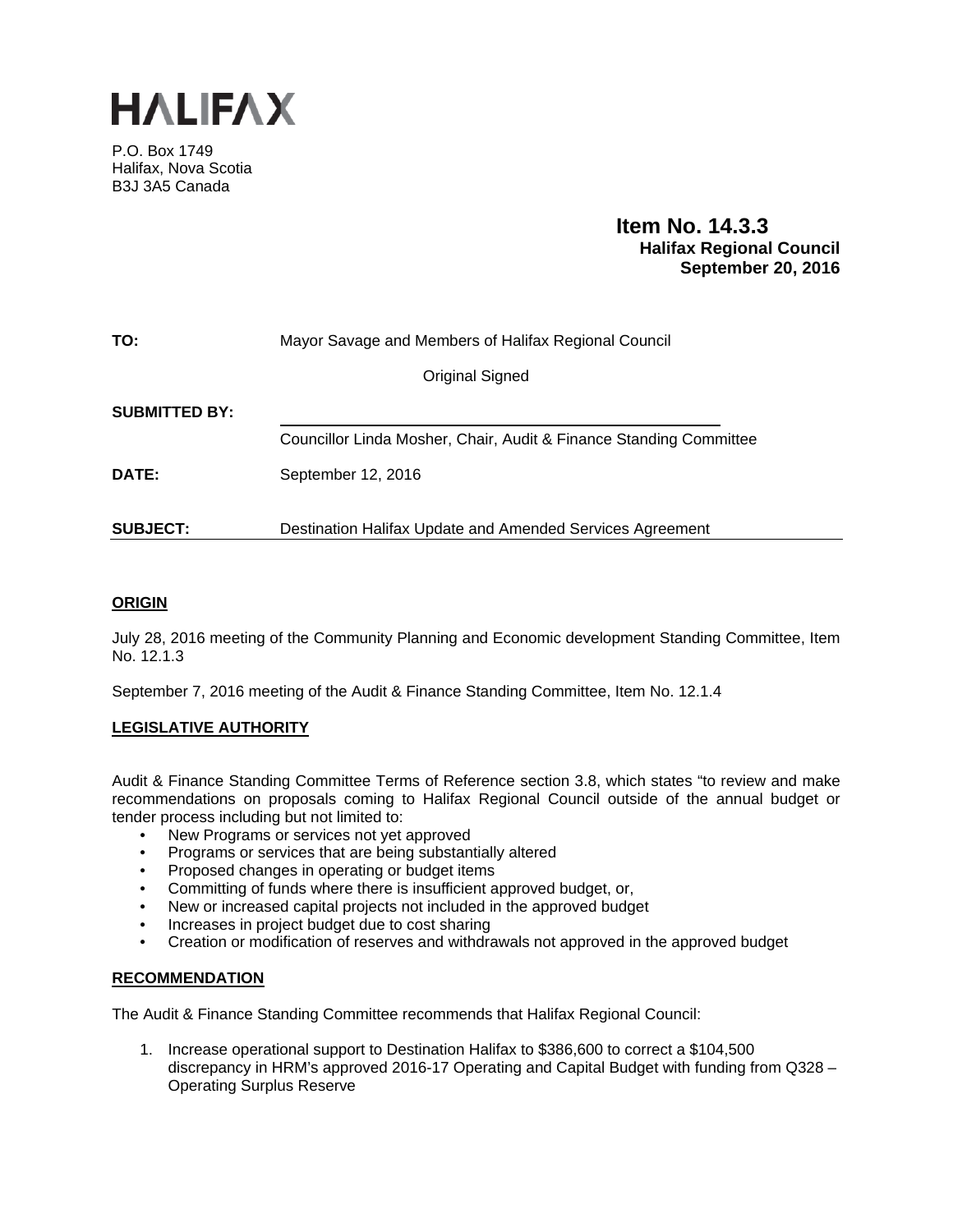## **BACKGROUND**

A report from the Community Planning and Economic Development Standing Committee dated August 29, 2016 pertaining to an updated and Amended Services Agreement with Destination Halifax was before the Audit & Finance Standing Committee for consideration.

For further information, please refer to the attached committee report dated August 29, 2016.

#### **DISCUSSION**

The Audit & Finance Standing Committee reviewed the committee report dated August 29, 2016 and forwarded the recommendation to Halifax Regional Council as outlined in this report. Further recommendations for the consideration of Halifax Regional Council from the Community Planning and Economic Development Standing Committee are outlined in the attached committee report dated August 29, 2016.

#### **FINANCIAL IMPLICATIONS**

As outlined in the attached committee report dated August 29, 2016.

#### **RISK CONSIDERATION**

As outlined in the attached committee report dated August 29, 2016.

#### **COMMUNITY ENGAGEMENT**

The Audit & Finance Standing Committee meetings are open to public attendance, a live webcast is provided of the meeting, and members of the public are invited to address the Committee for up to five minutes at the end of each meeting during the Public Participation portion of the meeting. The agenda, reports, and minutes of the Audit & Finance Standing Committee are posted on Halifax.ca.

### **ENVIRONMENTAL IMPLICATIONS**

Not applicable.

### **ALTERNATIVES**

The Audit & Finance Standing Committee did not discuss alternatives.

### **ATTACHMENTS**

1. Community Planning and Economic Development Standing Committee report dated August 29, 2016.

A copy of this report can be obtained online at http://www.halifax.ca/commcoun/index.php then choose the appropriate Community Council and meeting date, or by contacting the Office of the Municipal Clerk at 902.490.4210, or Fax 902.490.4208.

\_\_\_\_\_\_\_\_\_\_\_\_\_\_\_\_\_\_\_\_\_\_\_\_\_\_\_\_\_\_\_\_\_\_\_\_\_\_\_\_\_\_\_\_\_\_\_\_\_\_\_\_\_\_\_\_\_\_\_\_\_\_\_\_\_\_\_\_\_\_

\_\_\_\_\_\_\_\_\_\_\_\_\_\_\_\_\_\_\_\_\_\_\_\_\_\_\_\_\_\_\_\_\_\_\_\_\_\_\_\_\_\_\_\_\_\_\_\_\_\_\_\_\_\_\_\_\_\_\_\_\_\_\_\_\_\_\_\_\_\_\_\_\_\_\_\_\_\_\_\_\_\_\_\_

Report Prepared by: Liam MacSween, Legislative Assistant, 902.490.6521.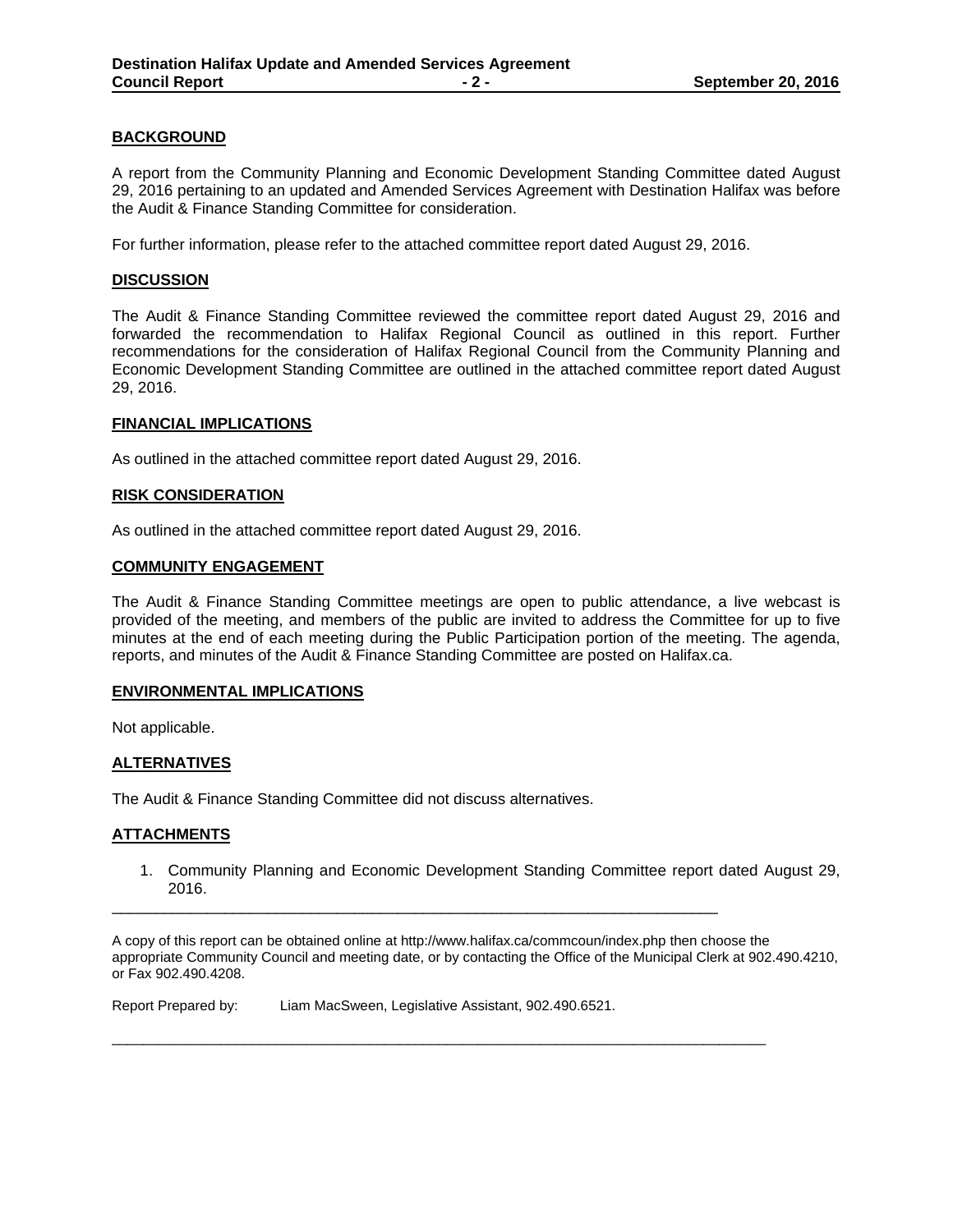

P.O. Box 1749 Halifax, Nova Scotia B3J 3A5 Canada

# **Attachment 1 Audit and Finance Standing Committee September 7, 2016**

| TO:                  | Chair and Members of the Audit and Finance Standing Committee                                  |  |  |  |  |  |
|----------------------|------------------------------------------------------------------------------------------------|--|--|--|--|--|
| <b>SUBMITTED BY:</b> | Original Signed                                                                                |  |  |  |  |  |
|                      | Councillor Waye Mason, Chair<br>Community Planning and Economic Development Standing Committee |  |  |  |  |  |
| <b>DATE:</b>         | August 29, 2016                                                                                |  |  |  |  |  |
| <b>SUBJECT:</b>      | Destination Halifax Update and Amended Services Agreement                                      |  |  |  |  |  |

## **ORIGIN**

Motion passed by the Community Planning and Economic Development Standing Committee at a meeting held on July 28, 2016.

### **LEGISLATIVE AUTHORITY**

Section 6(b) ii of the Committee's Terms of Reference – 'The Community Planning and Economic Development Standing Committee shall have an active interest in the agencies and initiatives that support community and economic development throughout the Municipality by engaging, at a governance level, the agencies, boards and committees funded by the Municipality and under the mandate of the Standing Committee to ensure they meet community needs and expectations including, Destination Halifax.

### **RECOMMENDATION**

THAT the Community Planning and Economic Development Standing Committee recommend that:

- 1. Regional Council approve the amending agreement attached to the May 24, 2016 staff report and updates to Schedule A of the current Services Agreement with Destination Halifax; and,
- 2. The Audit and Finance Standing Committee recommend that Regional Council increase its operational support to Destination Halifax to \$386,600 to correct a \$104,500 discrepancy in HRM's approved 2016-17 Operating and Capital Budget with funding from Q328 – Operating Surplus Reserve.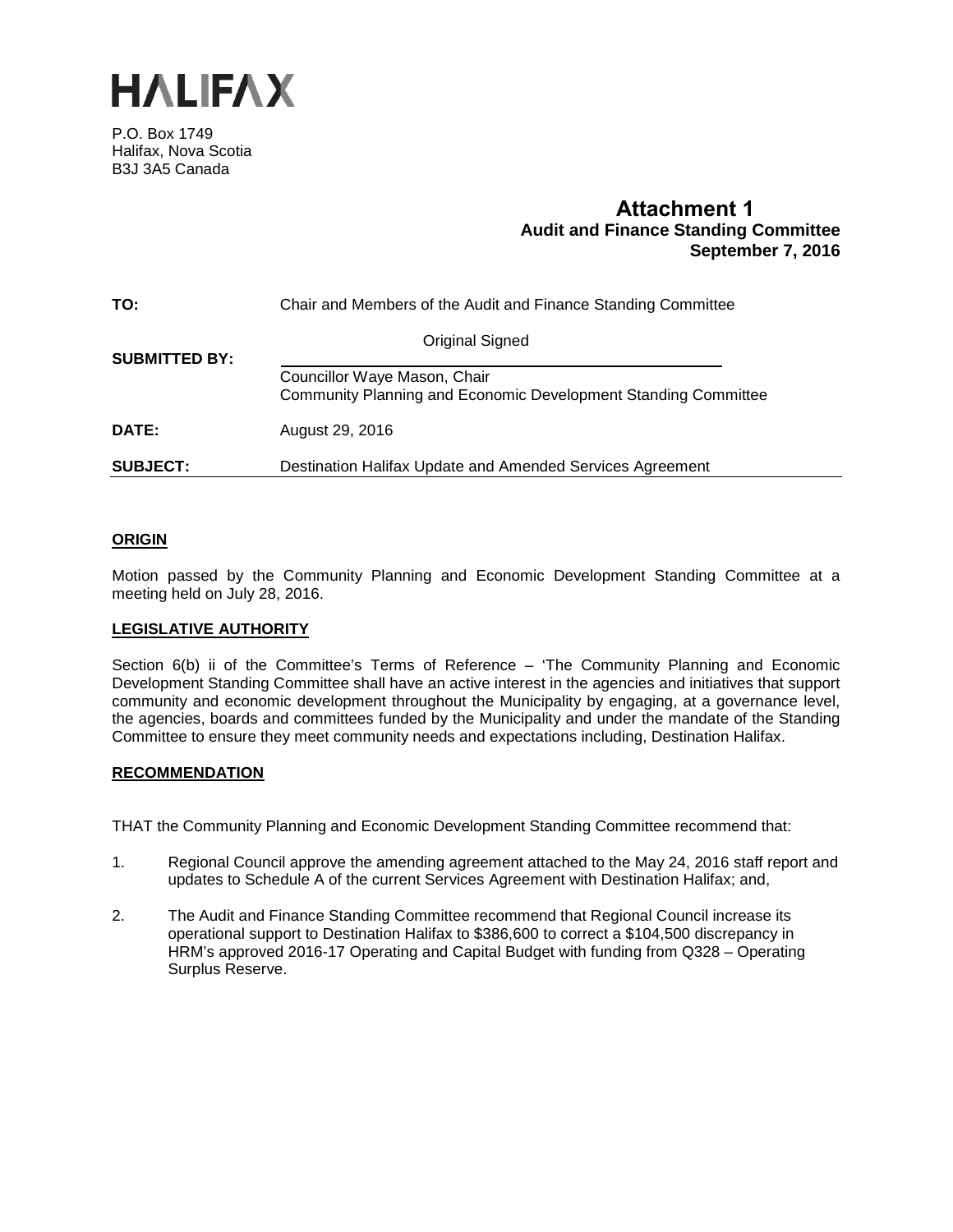## **BACKGROUND**

A staff report was provided to the Community Planning and Economic Development Standing Committee at the Committee's July 28, 2016 meeting.

#### **DISCUSSION**

The Committee considered the report and passed a motion approving the staff recommendation.

#### **FINANCIAL IMPLICATIONS**

The attached staff report addresses financial implications.

#### **COMMUNITY ENGAGEMENT**

The Community Planning and Economic Development Standing Committee is a Committee of Regional Council comprised of six Councillors. The meetings are open to the public and the Committee's agendas, minutes, and reports can be viewed at Halifax.ca.

### **ENVIRONMENTAL IMPLICATIONS**

None.

## **ALTERNATIVES**

The Committee did not provided alternatives.

### **ATTACHMENTS**

Attachment 1: Staff report dated May 24, 2016

A copy of this report can be obtained online at http://www.halifax.ca/council/agendasc/cagenda.php then choose the appropriate meeting date, or by contacting the Office of the Municipal Clerk at 902.490.4210, or Fax 902.490.4208.

Report Prepared by: Sheilagh Edmonds, Legislative Assistant 902.490.6520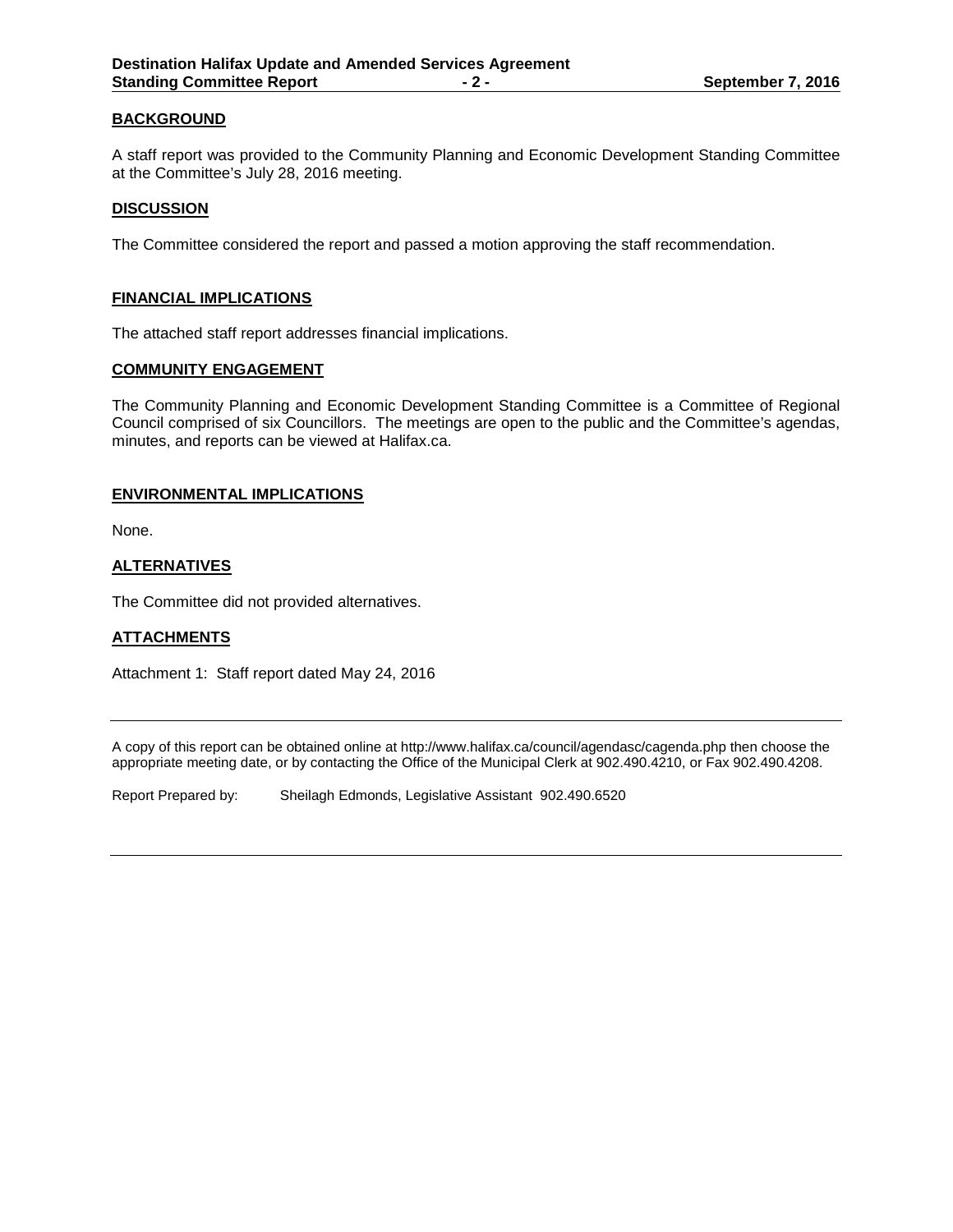

P.O. Box 1749 Halifax, Nova Scotia B3J 3A5 Canada

# **Attachment 1 Community Planning and Economic Development Committee July 28, 2016**

| TO:                  | Chair and Members of Community Planning and Economic Development |
|----------------------|------------------------------------------------------------------|
|                      | Original Signed by:                                              |
| <b>SUBMITTED BY:</b> |                                                                  |
|                      | Maggie MacDonald, Managing Director, Government                  |
|                      | <b>Relations and External Affairs</b>                            |
| <b>DATE:</b>         | May 24, 2016                                                     |
| <b>SUBJECT:</b>      | Destination Halifax Update and Amended Services Agreement        |

# **ORIGIN**

March 4, 2014: MOVED by Councillor Nicoll, seconded by Councillor Whitman that Halifax Regional Council endorse the Service Level Agreement with Destination Halifax, effective on the date of execution and continuing in force until the first occurrence of March 31st thereafter, unless terminated earlier, with provision for 36 month renewal unless otherwise terminated. MOTION PUT AND PASSED UNANIMOUSLY

March 4, 2014: MOVED by Councillor Nicoll, seconded by Deputy Mayor Fisher that Halifax Regional Council:

1. Endorse the remaining responses to the Auditor General's report on economic development as articulated in Attachment 11 of the February 18, 2014 staff report;

2. Accept the Statement on Economic Development in Attachment 2 of the February 18, 2014 staff report, as the overarching economic development approach in HRM;

3. Endorse the current arms-length development model approach to agencies performing economic development and tourism functions in HRM;

4. Endorse the current configuration of economic development and tourism agencies in HRM, assigning Destination Marketing Organization (DMO) functions to Destination Halifax and Economic Development Organization (EDO) functions to Greater Halifax Partnership;

5. Direct closer collaboration between the Greater Halifax Partnership and Destination Halifax as described in the discussion section of the February 18, 2014 staff report;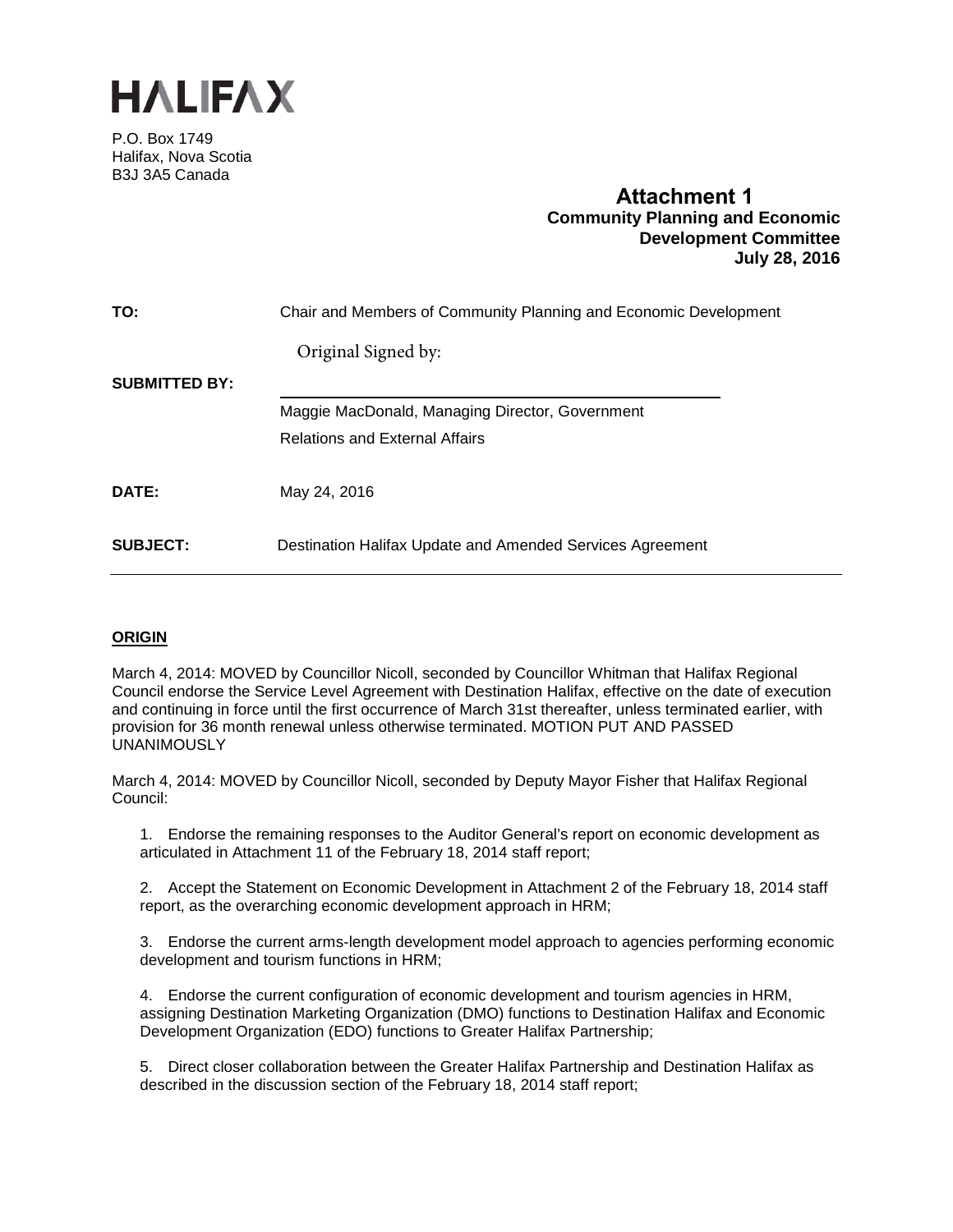6. Endorse the continued oversight and governance of the Greater Halifax Partnership, Destination Halifax, and the Business Improvement Districts by means of Service Agreements, supplemented where appropriate by Memoranda of Understanding; and,

7. Endorse the continued development of outcome measures, tied to the 2011-2016 Economic Strategy, where appropriate, for agencies performing an economic development and tourism function on behalf of HRM. MOTION PUT AND PASSED UNANIMOUSLY.

July 22, 2014: MOVED by Councillor Nicoll, seconded by Councillor Karsten that Halifax Regional Council approve the amending agreement and updates to Schedule A of the Services Agreement with Destination Halifax as outlined in Attachment A of the April 17, 2014 staff report. MOTION PUT AND PASSED UNANIMOUSLY.

## **LEGISLATIVE AUTHORITY**

The Halifax Regional Municipality Marketing Levy Act. 2001, c. 51, s. 1 confers legislative authority to impose a levy, to be known as a marketing levy, upon a person who, for a daily charge, fee or remuneration purchases accommodation in the Municipality. The levy collected shall be used by the Council to promote the Municipality as a tourist destination.

The Halifax Regional Municipality Charter 2008, c. 39, s. 1. (the HRM Charter) confers legislative authority to enter into a contractual relationship with the Destination Halifax for the purposes of delivering services as specified in Schedule A to the agreement.

## **RECOMMENDATION**

It is recommended that the Community Planning and Economic Development (CPED) Standing Committee recommend that:

- 1. Regional Council approve the attached amending agreement and updates to Schedule A of the current Services Agreement with Destination Halifax; and,
- 2. The Audit and Finance Standing Committee recommend that Regional Council increase its operational support to Destination Halifax to \$386,600 to correct a \$104,500 discrepancy in HRM's approved 2016-17 Operating and Capital Budget with funding from Q328 – Operating Surplus Reserve.

# **BACKGROUND**

The primary purpose of any Destination Marketing Organization (DMO) is to attract visitors to its locale for the purpose of enhancing the local economy through purchase of room nights, food and beverage, retail items, transportation and other goods and services.

Halifax's DMO, Destination Halifax, was created in April 2002 as a partnership between the Province of Nova Scotia, the Halifax Regional Municipality (HRM), the Hotel Association of Nova Scotia and participating industry members. Destination Halifax's Board of Directors includes a staff representative of HRM's Chief Administrative Officer, an elected representative of Council and the Mayor, all of whom are voting members. In 2014, Regional Council endorsed Destination Halifax's current arms-length governance model.

Destination Halifax's specific mandate is to promote Halifax as a year-round destination of choice for business and leisure travelers. To this end, it advertises in external markets and attends trade shows to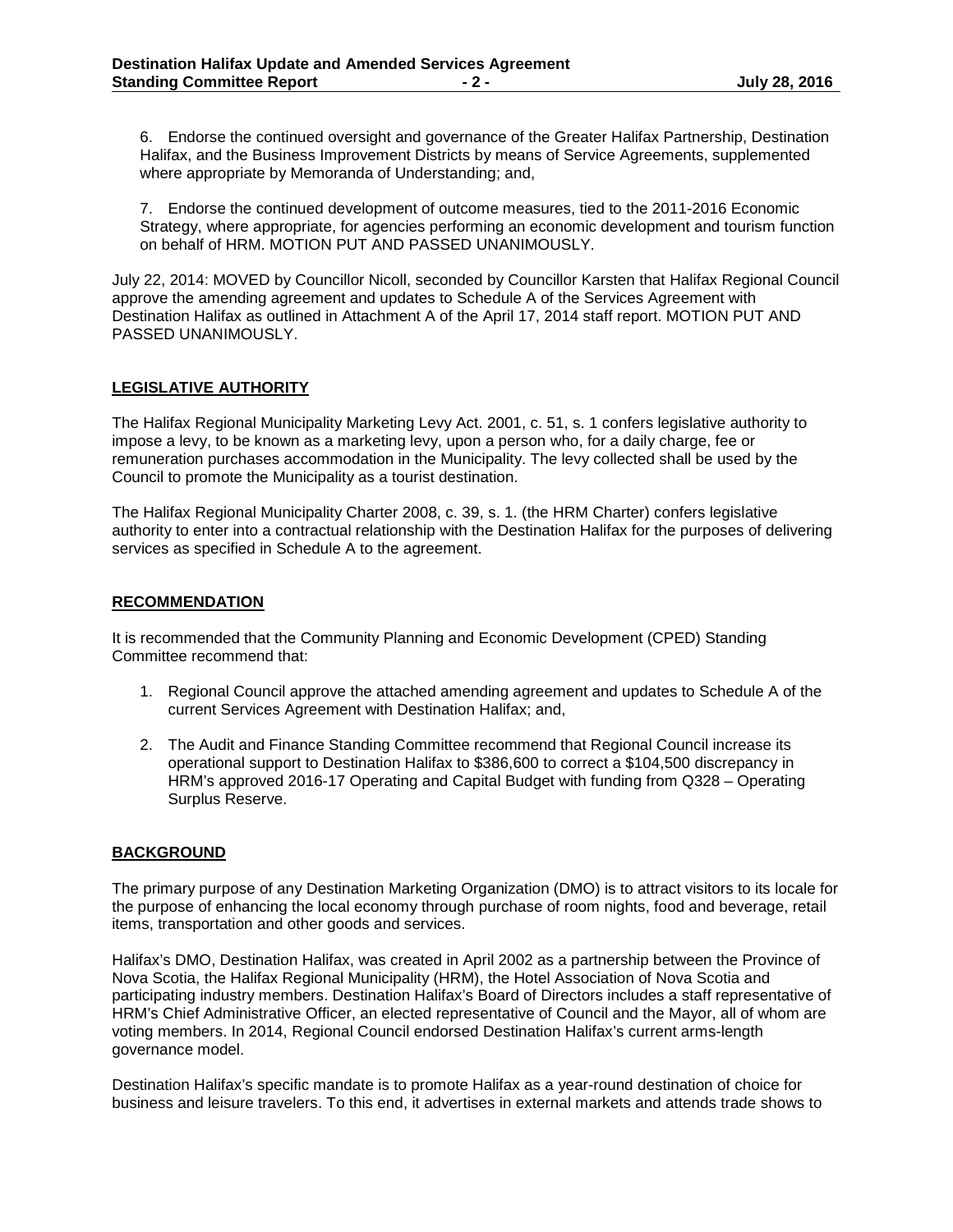attract and secure meetings and conventions. It also provides a variety of services to its members, including professional development and the promotion of member goods and services.

The organization receives the majority of its funding from HRM, which is provided through an annual operating grant and 60% portion of the Marketing Levy, a percentage assessment levied on the rental of certain hotel rooms in HRM. The operational grant has remained at \$386,600 +HST per year since at least 2013-14. The levy disbursement to Destination Halifax for 2016-17 is forecasted to be \$1,599,000.

### **Destination Halifax's 2015 Revenue Streams**

| Proportional Share of the Marketing Levy | \$1,940,804 |
|------------------------------------------|-------------|
| <b>HRM Supplementary Grant</b>           | \$386,600   |
| <b>Other Revenues</b>                    | \$456,252   |
| Total                                    | \$2,783,656 |

On March 4th, 2014 Halifax Regional Council endorsed a Services Agreement with Destination Halifax effective on the date of execution. The body of the Services Agreement outlines the longer-term parameters of the HRM-Destination Halifax relationship, including: general services to be provided; audit and record keeping obligations; the disbursement of the HRM grant; HRM membership on the Board of Directors; the term of the agreement and termination provisions; and, insurance requirements.

Schedule A of the Services Agreement outlines shorter-term deliverables and targets and are subject to periodic review. The current Schedule A, approved by Council in July 2014, was intended to complement, and advance where applicable, the objectives of HRM's 2011-2016 Economic Strategy.

An update on Destination Halifax's activities was provided in the form of a staff report, dated December 2, 2015, to the Community Planning and Economic Development Standing Committee for discussion on December 17, 2015. It was accepted and forwarded to Regional Council as an information report.

### **DISCUSSION**

This staff report:

- highlights some of Destination Halifax's key activities from October 2015 to March 2016;
- provides a full listing of activities undertaken throughout 2015 and from January to March 2016 related to Schedule A of the current Services Agreement; and,
- proposes a new Schedule A of activities to replace the current Schedule A of the HRM-Destination Halifax Services Agreement.

#### **Destination Halifax Activities**

The tourism sector had a positive 2015. Overnight visitation increased 3.1% compared to the 1.8% average posted by Destination Halifax's ten benchmark cities – St. John's, Quebec City, London, Regina, Victoria, Ottawa, Winnipeg, Edmonton, Calgary, and Saskatoon. The municipality experienced increases in leisure, group tour and individual travel, as well as corporate and third-party bookings. The low Canadian dollar helped drive increases in Canadian domestic visitation.

Major events and international events held in 2015 included Canadian Country Music Week, the Nova Scotia Open, Law Games, National Aboriginal Hockey Championships, International Tree Fruit Association, International Conference on Fish Telemetry, and the International Society for Digital Earth. Meanwhile, enplanements and deplanements at the Halifax Stanfield International Airport increased 1.1%.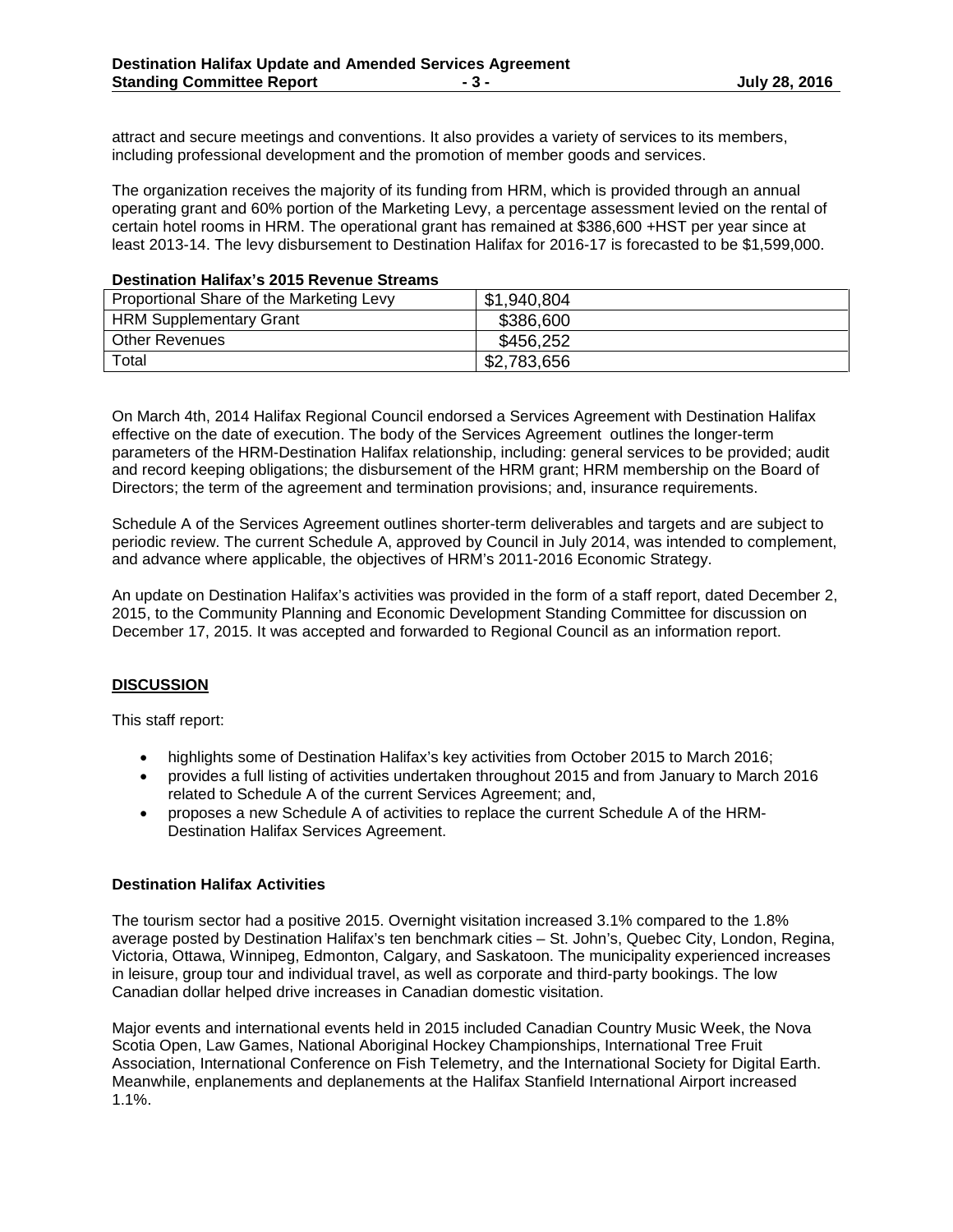From October 2015 to March 2016, the following articles of note were published about Halifax:

- ABC News, [Lonely Planet's New Photo Book Takes Readers to the Farthest Corners of the Earth](http://abcnews.go.com/Lifestyle/photos/lonely-planets-photo-book-takes-readers-farthest-corners-35420770/image-35421129)
- MSN, [Seven of the best Canadian towns for celebrating Christmas](http://www.msn.com/en-ca/travel/tripideas/7-of-the-best-canadian-towns-for-celebrating-christmas/ar-BBnSSA0?li=AAggpOh&srcref=rss)
- Huffington Post, [The Best Places In Canada For A New Year's Eve Kiss](http://www.huffingtonpost.ca/CheapFlights.ca/new-years-eve-canada_b_8862712.html)
- Planet D: Canada's Adventure Couple, [Why Nova Scotia Should be Your First stop on the East](http://theplanetd.com/east-coast-road-trip-through-nova-scotia/) **[Coast](http://theplanetd.com/east-coast-road-trip-through-nova-scotia/)**
- Buzzfeed, [14 Of The Most Crazy Creepy Places In Canada](http://www.buzzfeed.com/cylapanin/crazy-creepy-places-in-canada?utm_term=.nfOavpPYN%23.svVkyXEgd)
- WestJet's Up! Magazine, [Five Ways to Experience Donair in Halifax](http://www.westjetmagazine.com/story/article/five-ways-experience-donair-halifax)
- Toronto Sun, [New Year's Eve: How to ring in 2016 across Canada](http://www.torontosun.com/2015/12/30/new-years-eve-how-to-ring-in-2016-across-canada)
- PopSugar, [26 Magical Places to See Snow](http://www.popsugar.com.au/smart-living/Winter-Travel-Destinations-39486115)
- The Weather Network, [Seven of Canada's most haunted places](http://www.theweathernetwork.com/news/articles/seven-of-canadas-most-haunted-places/58748/)
- National Post, [New Year's Eve: How to ring in 2016 across Canada](http://news.nationalpost.com/life/travel/new-years-eve-how-to-ring-in-2016-across-canada)
- The Sun, [Stunning photographs show the most remote places on planet Earth](http://www.thesun.co.uk/sol/homepage/features/6764376/Stunning-photographs-show-the-most-remote-places-on-planet-Earth.html)
- Toronto Star, A trip back to Halifax provides a refreshing new view
- Huffington Post, [Least Snobby Cities In The World Include Halifax](http://www.huffingtonpost.ca/2016/03/31/halifax-travel-tips_n_9583162.html)
- Cheap Flights: [Top 11 destinations for making friends when you travel](http://www.cheapflights.com/news/top-destinations-for-making-friends/)
- The Loop: [25 things about the Maritimes that make the rest of Canada jealous](http://www.theloop.ca/25-things-about-the-maritimes-that-make-the-rest-of-canada-jealous/)
- VanCityBuzz: [10 places in Canada you need to visit this year](http://www.vancitybuzz.com/2016/02/places-to-visit-canada/)
- National Post: [March Break family fun across Canada: From Kelowna's Big White to maple](http://news.nationalpost.com/life/travel/march-break-family-fun-across-canada-from-kelownas-big-white-to-maple-brunches-at-peggys-cove?__lsa=6d8d-7458) [brunches at Peggy's Cove](http://news.nationalpost.com/life/travel/march-break-family-fun-across-canada-from-kelownas-big-white-to-maple-brunches-at-peggys-cove?__lsa=6d8d-7458)
- Vacay: [20 Best Places to Visit in Canada for 2016](http://vacay.ca/2016/01/20-best-places-to-visit-in-canada-for-2016/)
- CTV Atlantic, [Nova Scotia's award-winning wines capturing international attention](http://atlantic.ctvnews.ca/nova-scotia-s-award-winning-wines-capturing-international-attention-1.2837800)
- Parents.com[, Where Travel Bloggers Are Taking Their Kids On Vacation This Summer](http://www.parents.com/parents-magazine/parents-perspective/where-travel-bloggers-are-taking-their-kids-on-vacation-this/)
- Notable: [Canadian Music Festivals We're Looking Forward to The Most This Year](http://notable.ca/canadian-music-festivals-were-most-looking-forward-to-this-year/)
- MSN Canada: [Google names 10 most romantic destinations in Canada](http://www.msn.com/en-ca/lifestyle/lifestylegeneral/google-names-10-most-romantic-destinations-in-canada/ar-BBpupeS?srcref=rss)
- Flare: [30+ of the Best Date Places In Canada](http://www.flare.com/sex-and-relationships/the-best-date-places-in-canada/)
- BuzzFeed: [15 Of The Coolest Wedding Venues In Canada](http://www.buzzfeed.com/sarahaspler/coolest-wedding-venues-in-canada%23.tgZDGMayp)
- Toronto Sun: [Top 10 Canadian Staycations in Canada](http://www.torontosun.com/2016/03/08/top-10-canadian-staycations)
- Wheels: [7 Canadian Art Galleries to visit in 2016](http://www.wheels.ca/news/7-canadian-art-galleries-to-visit-in-2016/)

During the same period, Destination Halifax:

- **Continued to market Halifax and secure meetings and conventions.** Destination Halifax generated 74 meeting and convention leads representing a total of 42,727 delegates. It secured 33 meetings and conventions representing 7,528 delegates, and it helped secure 3,665 of the 53,198 meetings and conventions' (M&C) room nights sold in Halifax. It continued to partner with the Port of Halifax to present Halifax as a cruise port of call and turn-around destination, and, to these ends, showcased Halifax at the Sea Trade Cruise Global Conference and Exhibit in Fort Lauderdale, Florida, in March 2016. Attachment 1 contains a full listing of Destination Halifax's activities in 2015 and from January to March 2016 in fulfilment of Schedule A of the Services Agreement, and Attachment 2 contains Destination Halifax's Schedule of Activity Report Card for the same two time periods.
- **Developed new organizational performance measures.** In 2016, Destination Halifax adopted a set of new key performance indicators for the organization. Based on best practices and measures identified by Destination Marketing Association International, these measures establish measurements for specific results that have been clearly and significantly impacted by DMO efforts. For example, while industry performance may be measured by "overall room nights sold", DMO performance is better gauged by "booked rooms as a result of DMO efforts."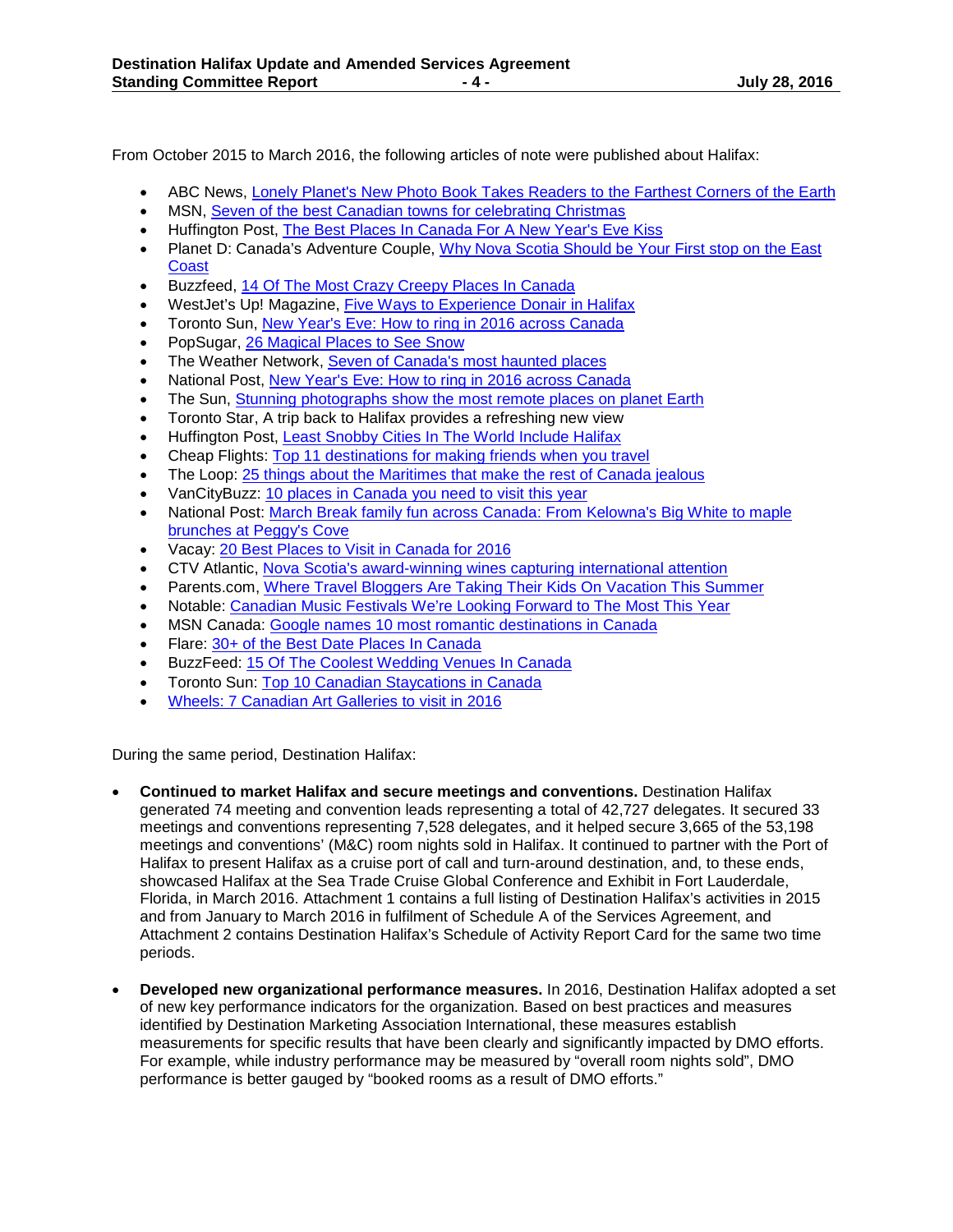- **Developed a five-year leisure travel sales and marketing strategy.** In terms of leisure travel, the organization will focus on attracting Maritimers to visit Halifax because:
	- $\circ$  they account for the largest segment of leisure travelers to the municipality (56% versus the second largest segment, Ontario, at 9.5%);
	- o Maritimers visiting Halifax are largely drawn to Halifax's "urban experiences", a competitive advantage over other nearby destinations;
	- $\circ$  there is opportunity to grow the segment since Halifax only has a 15% share of intra-Maritimes leisure travel;
	- o there is a greater opportunity for repeat visitation; and,
	- o this segment is the most cost-effective to reach.

To grow visitation, it will position Halifax in the minds of Maritimers as the place full of activity, enhance the Destination Halifax website, and promote specific events and activities. To these ends, this calendar year Destination Halifax will refresh its photo and video inventory.

Destination Halifax is not foregoing other geographic markets. Instead, it is working with Tourism Nova Scotia who will take the lead on marketing the province in Montreal, Quebec, Toronto, Northeastern United States, Germany, United Kingdom, and China. In these markets, Tourism Nova Scotia will promote the province's uncrowded "explorer-friendly" seacoast, while Destination Halifax will use social media and partners' communication channels to showcase outdoor activities common in rural Halifax.

- **Finalized a meetings and conventions (M&C) sales and marketing strategy.** The M&C market in Nova Scotia represents 4% of total visitors to Nova Scotia. M&C account for approximately onequarter of all visitor spending in the city. The largest share of M&C room nights booked are for Canadian associations (45.8%) and international associations (18.9%). Destination Halifax intends to, among other things, grow the Canadian association segment by increasing sales activity in the Ottawa and Toronto regions; increase bookings by third-party planners by focusing on domestic site selection companies; extend the traditional M&C season by marketing to the SMERF (Social, Military, Educational, Religious and Fraternal Groups) Market. In many instances, Destination Halifax and the Halifax Convention Centre Corporation Centre work together to submit bids to conference planners.
- **Provided a tourism perspective in the development of HRM's new economic strategy, the** *Halifax Growth Plan 2016-21***.** Destination Halifax provided a tourism perspective in the development of Halifax's new economic strategy, endorsed by Regional Council in March 2016. The *Halifax Economic Growth Plan 2016-21* includes six tourism-related actions that will be undertaken in the next 18-24 months. They are:
	- o In collaboration with economic development partners, refine and amplify Halifax's value proposition to position Halifax on the world stage (Action #13);
	- $\circ$  Assess the role the Municipality could play in a potential air route development fund to open direct commercial and passenger routes to other destinations (#17);
	- o Produce a 5-Year Strategic Growth Plan for the Halifax Gateway (#18);
	- $\circ$  Assess the feasibility of a rural action committee to foster rural economic development (#33);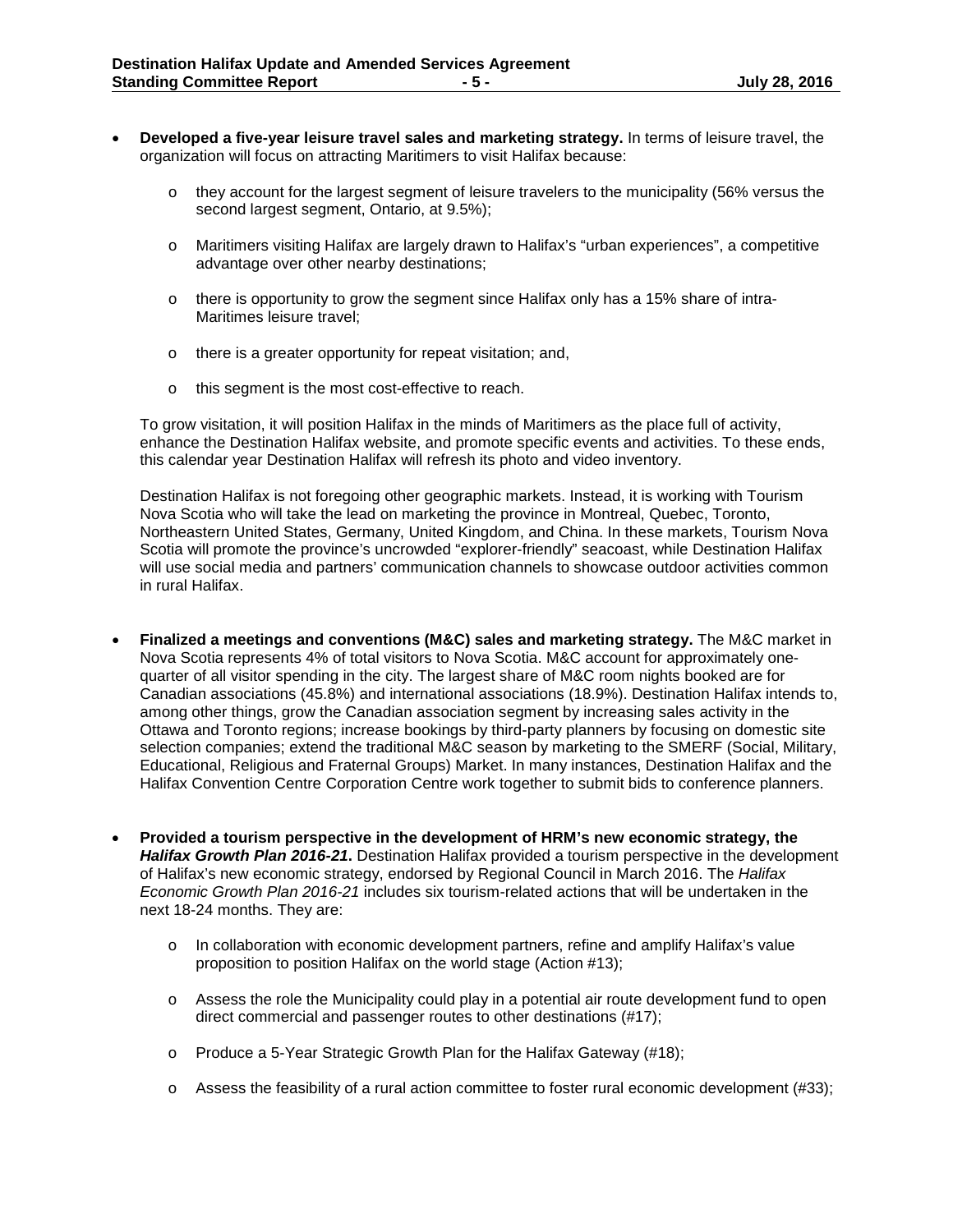- o With economic development and tourism partners, present trade and investment opportunities, as well as tourism offerings to conference delegates ( #69); and,
- o Articulate HRM's role and approach to tourism, festivals and special events (#71).

Destination Halifax will have varying degrees of involvement in each of these activities.

#### **Amended Schedule A of the HRM-Destination Halifax Services Level Agreement**

The proposed Schedule A (Attachment 3) reflects current market conditions and is aligned with Tourism Nova Scotia's new organizational strategy, Destination Halifax's new key performance indicators and sales and marketing strategies, and the *Halifax Economic Growth Plan 2016-21*. The body of the Services Agreement is unchanged.

Examples of the proposed changes in Schedule A include:

- Specific reference to Year 1-2 actions of the *Halifax Economic Growth Plan 2016-21* (related to rural economic development, air route development, Gateway Council, and the articulation of HRM's approach to tourism, festivals and special events);
- Destination Halifax-Halifax Partnership sales collaboration;
- Eight activity themes, down from the previous fifteen (many have been consolidated under a new marketing theme);
- A new theme that addresses organizational development; and,
- The identification of measures for each thematic area that will track DMO and industry performance.

The new Schedule A is meant to improve Destination Halifax's reporting and accountability to Regional Council.

#### **FINANCIAL IMPLICATIONS**

HRM transfers 60% of received marketing levy revenues to Destination Halifax, as outlined in the body of the current HRM-Destination Halifax Services Level Agreement.

On March 8, 2016, Regional Council approved the 2016-17 operating and capital budget which includes a supplementary grant to Destination Halifax in the amount of \$282,100 from Cost Centre C711. This was an inadvertent mistake. Instead, \$386,600 should have been budgeted – the same amount given to Destination Halifax as a supplementary grant each year since at least 2013-14. As per the recommendation, the shortfall of \$104,500 will be funded from Q328 – Operating Surplus Reserve. This will only address the shortfall for 2016/17. In 2017/18, additional funding will need to be requested through the budgeting process. The budget availability has been confirmed by Finance.

#### **Budget Summary, Q328 – Operating Surplus Reserve**

| Projected available balance March 31/17 as of June 30/16 | \$1,502,850 |
|----------------------------------------------------------|-------------|
| Withdrawal per recommendation                            | \$104,500   |
| Projected available balance, March 31, 2017              | \$1.398.350 |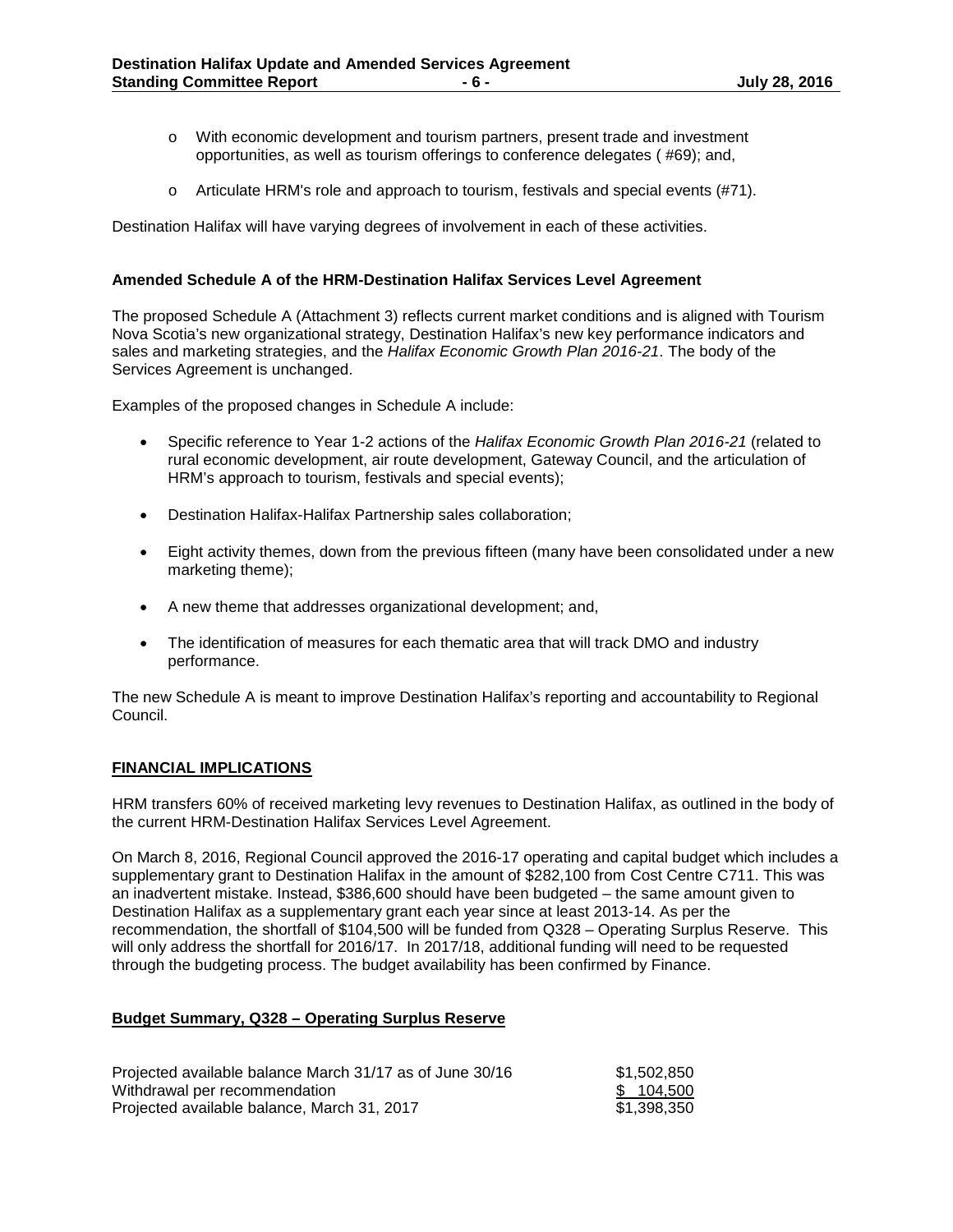**Operating Surplus Reserve, Q328 (March 2014**) is a reserve created as required by the Provincial Municipal Financial Reporting Accounting Manual. The Financial Reporting Accounting Manual requires the Municipality to transfer its surplus funds at the end of the year to an Operating Reserve. If the Municipality ends the year in a surplus position, any portion of the surplus not allocated to other reserves would be transferred to this Reserve at year end. The business case for this reserve has not been developed and will be completed during the reserve review and brought to Council for their consideration. The approval of the recommendation does not have a negative impact on the anticipated reserve balances' ability to fund the proposed 2016/17 withdrawals.

## **RISK CONSIDERATION**

There are no significant risks associated with the recommendation in this Report. However, there are risks associated with the alternatives listed below.

| Recommendation: Regional Council approve the attached amending agreement and updates to<br>Schedule A of the Services Agreement with Destination Halifax. |                  |                |                                 |            |  |  |  |  |
|-----------------------------------------------------------------------------------------------------------------------------------------------------------|------------------|----------------|---------------------------------|------------|--|--|--|--|
| Risk                                                                                                                                                      | Likelihood (1-5) | Impact $(1-5)$ | <b>Risk Level</b><br>(L/M/H/VH) | Mitigation |  |  |  |  |
| None<br>None<br>None<br>None<br>None                                                                                                                      |                  |                |                                 |            |  |  |  |  |

| Alternative 1: Not recommend approval of the updates to Schedule A of the Services Agreement.<br>The current Schedule A of the Services Agreement would remain in force. |                           |                      |                                        |                                                                                                              |  |  |  |  |  |
|--------------------------------------------------------------------------------------------------------------------------------------------------------------------------|---------------------------|----------------------|----------------------------------------|--------------------------------------------------------------------------------------------------------------|--|--|--|--|--|
| <b>Risk</b>                                                                                                                                                              | Likeli<br>hood<br>$(1-5)$ | Impa<br>ct (1-<br>5) | <b>Risk</b><br>Level<br>(L/M/H/V<br>H) | Mitigation                                                                                                   |  |  |  |  |  |
| Misalignment between HRM<br>and Destination Halifax<br>activities                                                                                                        | 3                         | 2                    | Moderate                               | Clarify activities under existing Schedule<br>A                                                              |  |  |  |  |  |
| <b>Reduced Destination Halifax</b><br>accountability to Regional<br>Council                                                                                              | 3                         | 2                    | Moderate                               | Increase Destination Halifax presence at<br>Regional Council, as currently allowed in<br>existing Schedule A |  |  |  |  |  |

| Alternative 2: Make amendments to updates to Schedule A of the Services Agreement. The<br>amendment Schedule A would be presented to CPED and Regional Council at a later date. |         |        |          |                                           |  |  |  |  |
|---------------------------------------------------------------------------------------------------------------------------------------------------------------------------------|---------|--------|----------|-------------------------------------------|--|--|--|--|
| <b>Risk</b>                                                                                                                                                                     | Likeli  | Impa   | Risk     | Mitigation                                |  |  |  |  |
|                                                                                                                                                                                 | hood    | ct (1- | Level    |                                           |  |  |  |  |
|                                                                                                                                                                                 | $(1-5)$ | 5)     | (L/M/H/V |                                           |  |  |  |  |
|                                                                                                                                                                                 |         |        | H)       |                                           |  |  |  |  |
| Temporary misalignment                                                                                                                                                          | 3       |        | Low      | Clarify to Destination Halifax Regional   |  |  |  |  |
| between HRM and Destination                                                                                                                                                     |         |        |          | Council's intention to have Schedule A    |  |  |  |  |
| <b>Halifax activities</b>                                                                                                                                                       |         |        |          | amended in the near future                |  |  |  |  |
| Temporary reduced                                                                                                                                                               | 3       |        | Low      | Increase Destination Halifax presence at  |  |  |  |  |
| accountability to Regional                                                                                                                                                      |         |        |          | Regional Council, as currently allowed in |  |  |  |  |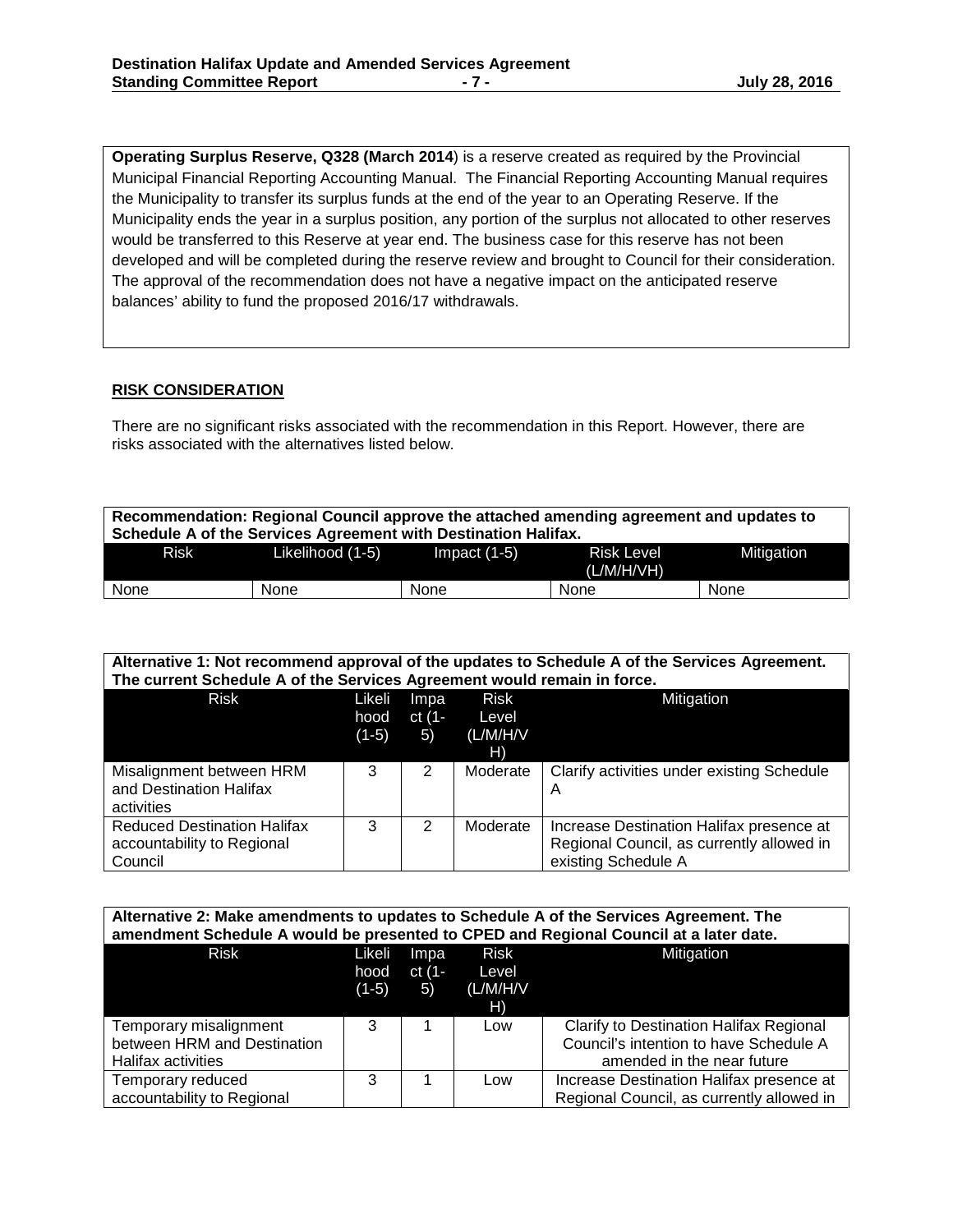| זו ור<br>ישו |  | . .<br>$-0.10$<br>. <del>.</del> <del>.</del> |
|--------------|--|-----------------------------------------------|

# **COMMUNITY ENGAGEMENT**

There was no community engagement in the preparation of this report.

## **ENVIRONMENTAL IMPLICATIONS**

There are no environmental implications from this report.

# **ATTACHMENTS**

| ATTACHMENT 1: | Destination Halifax Report on Schedule A Activities for 2015 Calendar Year             |
|---------------|----------------------------------------------------------------------------------------|
| ATTACHMENT 2: | Destination Halifax Report on Schedule A Activities for January to March 2016          |
| ATTACHMENT 3: | Proposed Amending Agreement and Schedule A – Services Agreement<br><b>Deliverables</b> |

 $\_$  ,  $\_$  ,  $\_$  ,  $\_$  ,  $\_$  ,  $\_$  ,  $\_$  ,  $\_$  ,  $\_$  ,  $\_$  ,  $\_$  ,  $\_$  ,  $\_$  ,  $\_$  ,  $\_$  ,  $\_$  ,  $\_$  ,  $\_$  ,  $\_$  ,  $\_$  ,  $\_$  ,  $\_$  ,  $\_$  ,  $\_$  ,  $\_$  ,  $\_$  ,  $\_$  ,  $\_$  ,  $\_$  ,  $\_$  ,  $\_$  ,  $\_$  ,  $\_$  ,  $\_$  ,  $\_$  ,  $\_$  ,  $\_$  , A copy of this report can be obtained online at http://www.halifax.ca/commcoun/index.php then choose the appropriate Community Council and meeting date, or by contacting the Office of the Municipal Clerk at 902.490.4210, or Fax 902.490.4208.

| Report Prepared by:    | Jake Whalen, Senior Advisor, Economic Policy & Development, 902-490-2349                        |  |  |  |  |  |
|------------------------|-------------------------------------------------------------------------------------------------|--|--|--|--|--|
| Report Approved by:    | Original Signed by:                                                                             |  |  |  |  |  |
|                        | Maggie MacDonald, Managing Director,<br>Government Relations and External Affairs, 902-490-1742 |  |  |  |  |  |
|                        | Original Signed by:                                                                             |  |  |  |  |  |
| Financial Approval by: |                                                                                                 |  |  |  |  |  |

Jerry Blackwood, Director of Finance and Information Technology/CFO, 902.490.6308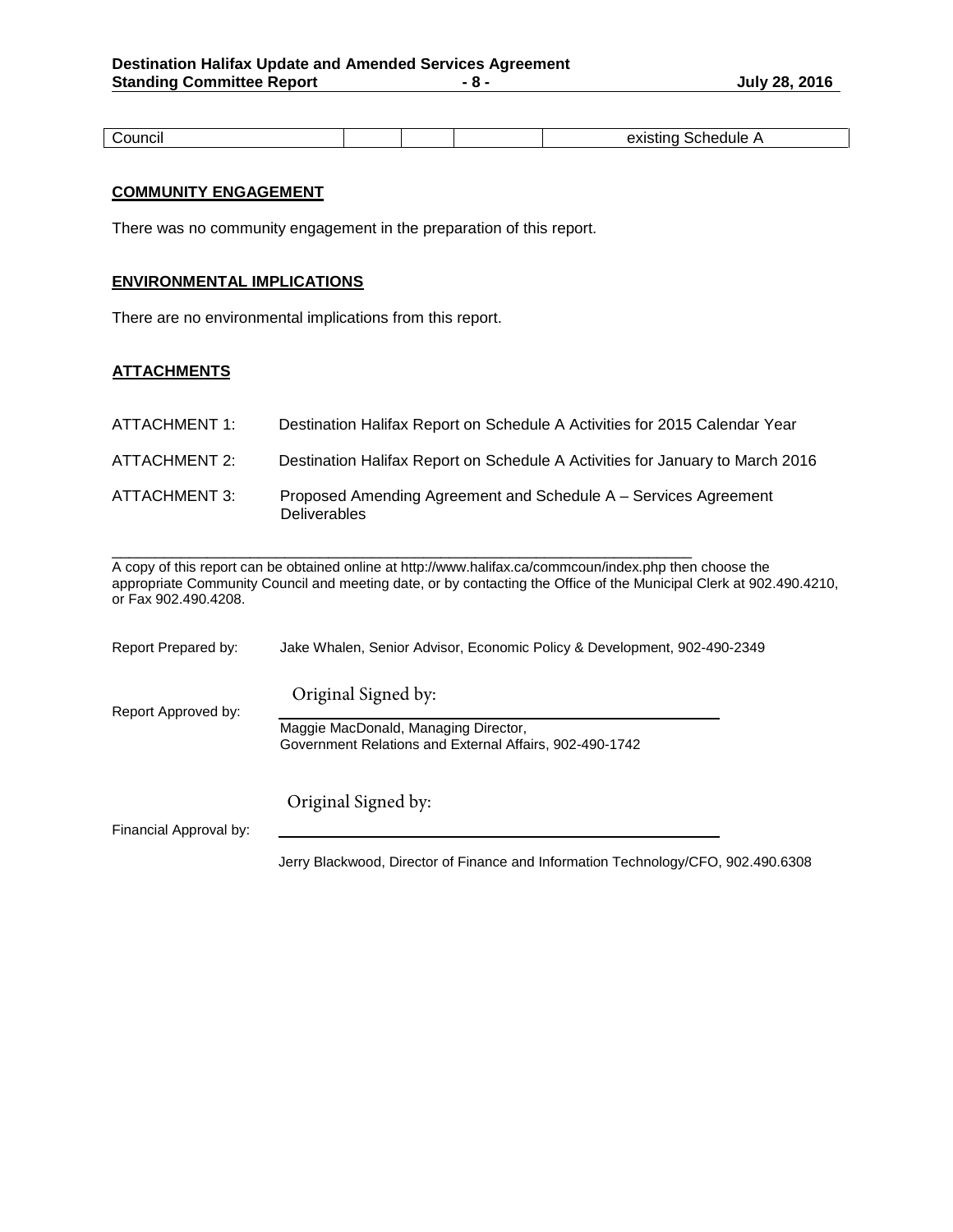Attachment 1: Destination Halifax Report on Schedule A Activities for 2015 Calendar Year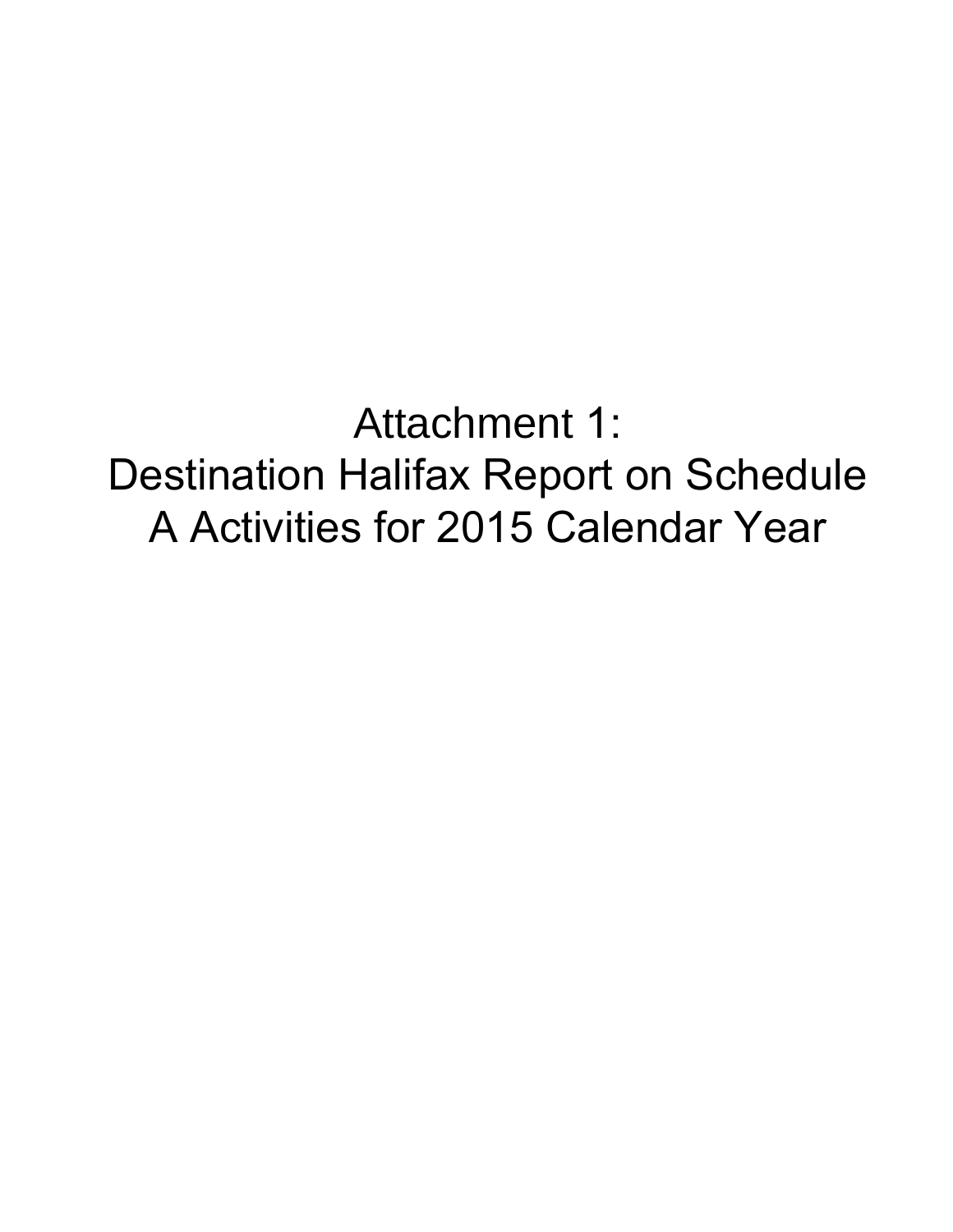# **HRM Service Agreement 2015 Schedule of Activity Report Card**

|                                 |                                                |                 |                 | Achievement (YTD)      |                           |              |                   |                           |
|---------------------------------|------------------------------------------------|-----------------|-----------------|------------------------|---------------------------|--------------|-------------------|---------------------------|
| Category                        | <b>Activity</b>                                | 2015            | Quantitative    | 1st QTR 2015           | 2nd QTR 2015 3rd QTR 2015 |              | 4th QTR 2015      | 2014                      |
|                                 |                                                | Goal            | <b>Measure</b>  | YTD Mar 31             | YTD June 30               | YTD Sep 30   | <b>Total Year</b> | <b>Total Year</b>         |
| Benchmarking                    | Air Capacity                                   | 3% growth       | 2,436,075       | 513,022                | 1,149,919                 | 1,880,804    | 2,462,591         | 2,365,121                 |
|                                 | Air Traffic Load Factors                       | 75%             |                 | 75%                    | 75%                       | 76%          | 75%               | 77%                       |
| <b>Site Selection</b>           | <b>Business Attraction leads</b>               | $2$ to $3$      | $2$ to $3$      |                        |                           |              |                   | $\Omega$                  |
| <b>Meeting &amp; Convention</b> | Room Night production                          | 55,000          | 55,000          | 16,477                 | 34,142                    | 43,702       | 50,700            | 43,717                    |
|                                 | <b>Booking Productivity</b>                    | 150 bookings    | 150 bookings    | 27                     | 61                        | 77           | 94                | 122                       |
|                                 | <b>Business Mix</b>                            | 70%Dom/30%Intl  | 70%Dom/30% Intl | 78%/22%                | 62%/38%                   | 76%/34%      | 68%/32%           | 79%/21%                   |
|                                 | Productivity Growth - non Domestic             | 25% growth      | 11,340          | 3,664                  | 12,981                    | 14,808       | 16,298            | 9,072                     |
| Port of Call - Cruise           | Passenger Arrivals                             | ≥10,000         | 228,000         |                        | 23,787                    | 142,322      | 222,309           | 217,940                   |
|                                 | New Ship Arrivals- June/August                 |                 |                 |                        |                           |              |                   |                           |
|                                 | Turnaround Visits                              | 3% growth       | $3+$            |                        |                           |              |                   |                           |
| Individual Travel               | Room Nights Sold                               | 5% growth       | 275,000         | 54,735                 | 118,028                   | 213,095      | 264,449           | 261,914                   |
| Data Management                 | Grow (nonHfx) dh.com traffic sessions          | 3.50%           | 444,054         | 87,353                 | 219,479                   | 361,962      | 440,747           | 429,038                   |
|                                 | Grow (nonHfx) Sociable traffic to 55% of total | 55%             |                 | 56%                    | 59%                       | 58%          | 56%               | 50%                       |
|                                 | eHalifax newsletter open rate                  | 22%             |                 | 19%                    | 18%                       | 20%          | 28%               | 22%                       |
|                                 | Convert digital traffic to member sites        | 13%             |                 | 13%                    | 13%                       | 16%          | 14%               |                           |
| <b>Media Relations</b>          | Media site visits                              | 40              | 40              |                        | 31                        | 69           | 74                | 94                        |
|                                 | Weighted media cost                            | \$355,000       | \$355,000       | \$240,317              | \$466,411                 | \$795,340    |                   | \$946,142 NEW in 2015     |
|                                 | Qualified media full pieces                    | 257             | 257             | 55                     | 119                       | 509          | 1028              | 1495                      |
| <b>Stakeholder Platform</b>     | Member Survey participation                    | 40%             | 69              | $26\%(43)$             | $26\%(43)$                | 26%(43)      | $26\%(43)$        | 26%(45)                   |
|                                 | <b>Member Retention</b>                        | 95%             |                 | \$139,850 \$131,907.81 | \$137,303.35              | \$138,592.85 | \$139,734.05      | \$147,209.35              |
|                                 | Member base                                    | $175+$          | $175+$          | 142                    | 152                       | 158          | 159               | 172                       |
|                                 | <b>Member Satisfaction</b>                     | 95%             | 95%             | 95%                    | 95%                       | 95%          | 95%               | 95%                       |
|                                 | Member newsletter open rate                    | 44%             | 44%             | 44%                    | 47%                       | 45%          | 48%               | 48%                       |
|                                 | Show Your Badge participation                  | $50+$           | $50+$           | 21                     | 33                        | 37           |                   | 42 NEW in 2015            |
| Professional Development        | Industry engagement (PD program)               | 50+ per session | 50+ per session | 36                     | 27                        | 26           | 27                | 25                        |
|                                 | Orientation programming                        | 6-8 sessions    | 6-8 sessions    |                        |                           |              | 61                |                           |
|                                 | PD programming                                 | 4+ sessions     | 4+ sessions     |                        |                           |              |                   | 11                        |
|                                 | <b>Program Satisfaction</b>                    | 85%             | 85%             | 86%                    | 85%                       | 85%          | 82%               | 87%                       |
| Leverage Funding                | Funding Mix (HRM/non HRM)                      | 82%/18%         | 82%/18%         | 81%/19%                | 80%/20%                   | 85%/15%      | 83%/17%           | 83%/17%                   |
|                                 | Private Sector investment retention            | 95%             | \$248,628.00    | \$31,294.93            | \$41,265.73               | \$92,718.16  |                   | \$160,170.92 \$261,713.54 |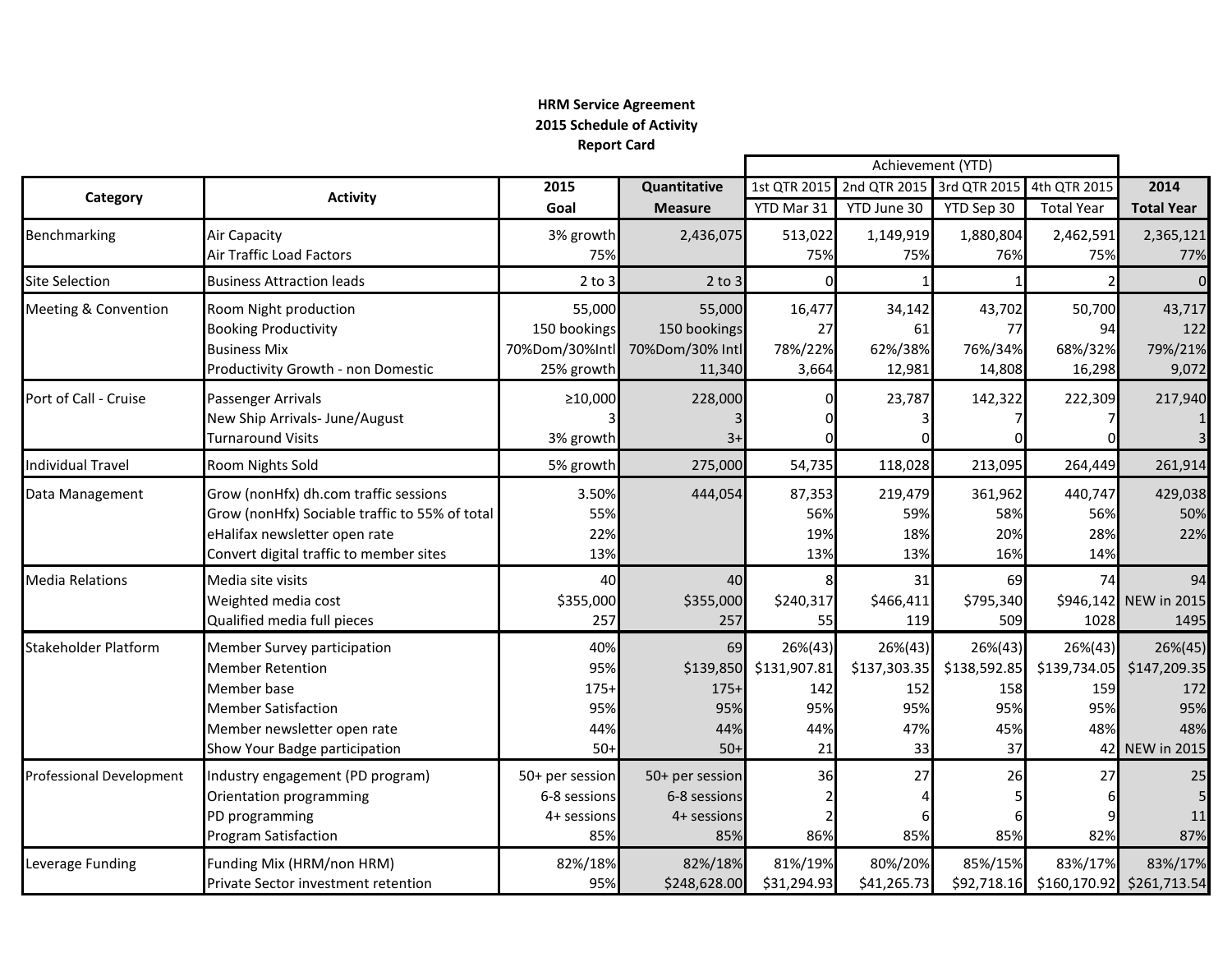| 2015 Schedule A - Service Agreement Deliverables (Destination Halifax) |                                                                                                                                                                                 |                                                                                                                                                                                                                                                                                                                                                                                                                                                                                                                                                                                                                                                                                                                                                                                                                                                                                                                                                                                                                                                                                                                       |                                                                                                                                                                                                                                                                                                                                                                                                                                                                                                                                                                                                                                  |  |
|------------------------------------------------------------------------|---------------------------------------------------------------------------------------------------------------------------------------------------------------------------------|-----------------------------------------------------------------------------------------------------------------------------------------------------------------------------------------------------------------------------------------------------------------------------------------------------------------------------------------------------------------------------------------------------------------------------------------------------------------------------------------------------------------------------------------------------------------------------------------------------------------------------------------------------------------------------------------------------------------------------------------------------------------------------------------------------------------------------------------------------------------------------------------------------------------------------------------------------------------------------------------------------------------------------------------------------------------------------------------------------------------------|----------------------------------------------------------------------------------------------------------------------------------------------------------------------------------------------------------------------------------------------------------------------------------------------------------------------------------------------------------------------------------------------------------------------------------------------------------------------------------------------------------------------------------------------------------------------------------------------------------------------------------|--|
|                                                                        | Key Deliverables in the Service Agreement                                                                                                                                       | <b>Measures</b>                                                                                                                                                                                                                                                                                                                                                                                                                                                                                                                                                                                                                                                                                                                                                                                                                                                                                                                                                                                                                                                                                                       | Year End 2015                                                                                                                                                                                                                                                                                                                                                                                                                                                                                                                                                                                                                    |  |
| <b>C1.1 Advice</b>                                                     | 3.02 (a) Through experienced staff, and upon request,<br>advise the Municipality on tourism and destination<br>marketing matters                                                | Attend meetings and/or provide reports to Council, Standing Committee and<br>HRM's Senior Management Team (SMT) as requested<br>Develop a bank of market intelligence to assist in tourism sector decision-making<br>By fiscal year end of each year, produce an annual market overview report on the<br>$\bullet$<br>municipality's tourism and hospitality industry (inclusive of SWOT analysis)                                                                                                                                                                                                                                                                                                                                                                                                                                                                                                                                                                                                                                                                                                                    | 2016 business outlook prepared and<br>delivered July 2015<br>Research on core and emerging markets<br>available on secure area of DH.com                                                                                                                                                                                                                                                                                                                                                                                                                                                                                         |  |
| 1.2 Strategy                                                           | 3.02 (b) In conjunction with Partners, develop, and<br>periodically update, a multi-year tourism and hospitality<br>sector strategy for the Municipality                        | Source research and analysis to support a tourism strategy that aligns to HRM's<br>brand strategy<br>Identify tourism and hospitality markets and visitor segments with high rates of<br>٠<br>return and develop approaches for capitalizing on these markets/segments<br>Align tourism development with broader municipal economic development goals<br>and objectives (e.g. Atlantic Gateway, infrastructure investment, quality of place<br>and branding)<br>Review and consider the Ivany Commission's One Nova Scotia report and, as<br>appropriate, incorporate into decision making<br>Engage Partners in clearly defining respective roles and responsibilities vis-à-vis<br>٠<br>strategy implementation<br>Collaborate and integrate programming with organizations that complement<br>tourism promotion of the destination (eg: NSTA, DEANS, Bluenose Coast, Seaside<br>Tourism Association, St. Margaret's Bay Tourism Development Association, TCL)<br>and others as applicable<br>Track, monitor and report on progress toward achieving implementation of multi-<br>year strategy's goals & objectives | Participating in Pre/Post Committee along<br>$\bullet$<br>with HCC, TIANS and TNS<br>2015 DH Business Plan leads with<br>$\bullet$<br>HALIFAX brand strategy of Big and Bold<br>for all initiatives<br>Delivery of 5 year organizational strategy<br>$\bullet$<br>adopted by the DH BoD June 2015<br>Development of 2016 Destination Halifax<br>$\bullet$<br>Business Plan & Budget approved by DH<br><b>BoD December 2015</b><br>Alignment of HALIFAX brand into DH in<br>$\bullet$<br>market messages and advertising<br>campaigns<br>$\bullet$<br>Now or Never tourism findings assessed<br>and used to inform DH objectives. |  |
| 1.3 Benchmarking                                                       | 3.02 (c) In conjunction with Partners, develop efficiency<br>metrics and outcome measures to gauge the effectiveness<br>of Destination Halifax's destination marketing efforts. | Source periodic best practices research on benchmark cities that engage in<br>destination marketing<br>No less than once every 2 years, participate with and deliver results of a<br>٠<br>destination marketing organization (DMO) Best Practices Performance Report as<br>sanctioned by the Destination Marketing Association of Canada<br>Develop and implement mechanisms for tracking outcome measures<br>Benchmark DH's performance (against prior year performance and against<br>comparable benchmark cites)<br>3% increase in air passenger capacity<br>۰<br>75% air passenger arrival load factor for year end<br>$\bullet$                                                                                                                                                                                                                                                                                                                                                                                                                                                                                  | 2015 DMO Canadian Benchmarking<br>$\bullet$<br>participation<br>Cities Project participation confirmed<br>SEE REPORT CARD ATTACHED                                                                                                                                                                                                                                                                                                                                                                                                                                                                                               |  |
| <b>2.1 Site Selection</b>                                              | 3.03 (a) Market the Municipality as:<br>a world-class community in which to live, work<br>and conduct business                                                                  | Exceed category average for leads produced for convention sales by ≥1.5X<br>$\bullet$<br>Align destination marketing efforts with Partners' integrated media campaigns<br>designed to promote the Municipality as a world class community;<br>Expand scope and range of recruitment network to reach site selectors and<br>business community "influencers"                                                                                                                                                                                                                                                                                                                                                                                                                                                                                                                                                                                                                                                                                                                                                           | Partnered with HP on local initiatives<br>$\bullet$<br>$\bullet$<br>Shared with HP a purchased list of leads --<br>directors from Halifax who sit on ntl/intl boards<br>capable of influencing corporate site selection                                                                                                                                                                                                                                                                                                                                                                                                          |  |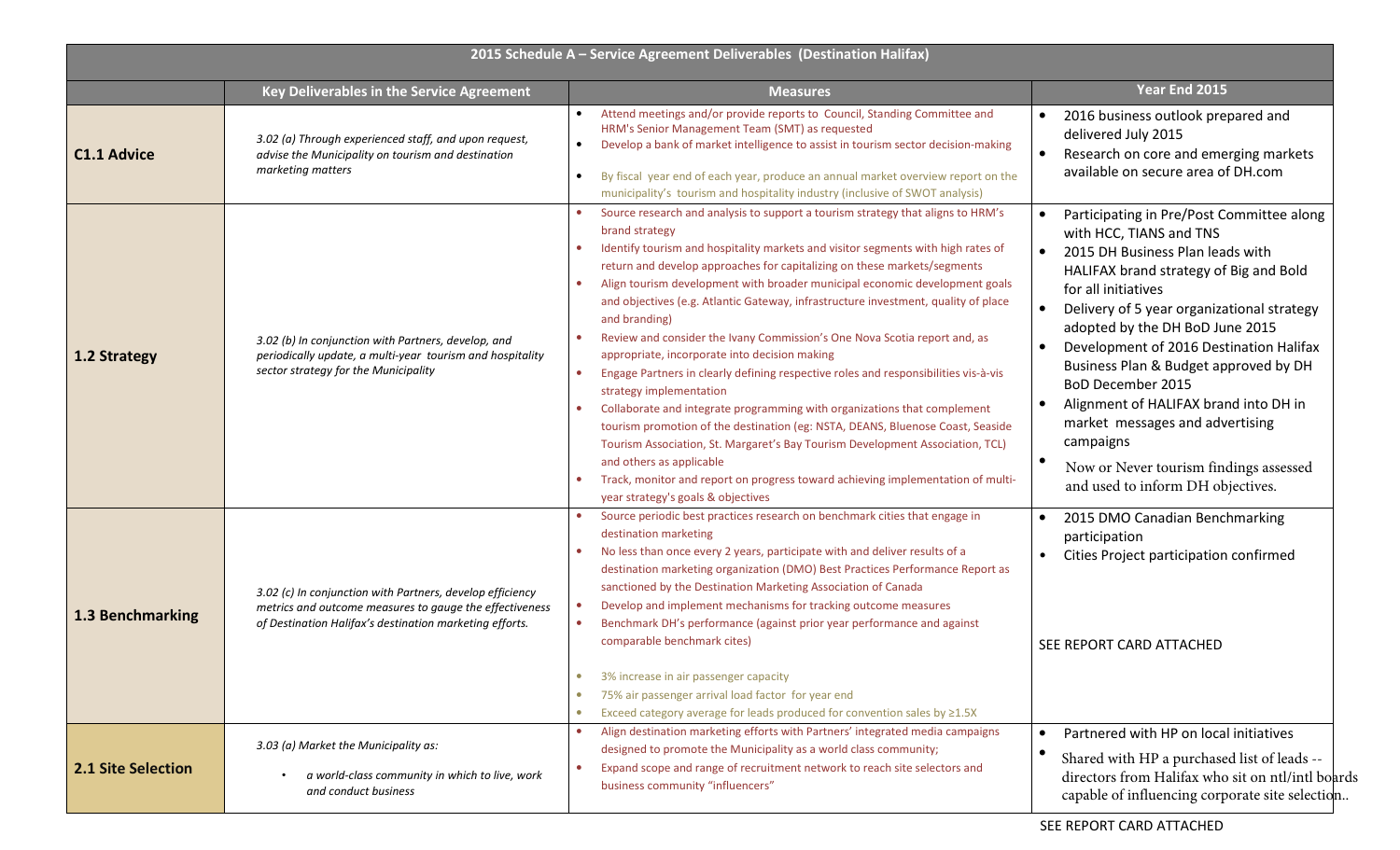| 2015 Schedule A - Service Agreement Deliverables (Destination Halifax) |                                                                                                                                |                                                                                                                                                                                                                                                                                                                                                                                                                                                                                                                                                                                                                                                                                                    |                                                                                                                                                                                                                                                                                                                                                                                                                                                                                                                                                                                                                |  |
|------------------------------------------------------------------------|--------------------------------------------------------------------------------------------------------------------------------|----------------------------------------------------------------------------------------------------------------------------------------------------------------------------------------------------------------------------------------------------------------------------------------------------------------------------------------------------------------------------------------------------------------------------------------------------------------------------------------------------------------------------------------------------------------------------------------------------------------------------------------------------------------------------------------------------|----------------------------------------------------------------------------------------------------------------------------------------------------------------------------------------------------------------------------------------------------------------------------------------------------------------------------------------------------------------------------------------------------------------------------------------------------------------------------------------------------------------------------------------------------------------------------------------------------------------|--|
|                                                                        | Key Deliverables in the Service Agreement                                                                                      | <b>Measures</b>                                                                                                                                                                                                                                                                                                                                                                                                                                                                                                                                                                                                                                                                                    | Year End 2015                                                                                                                                                                                                                                                                                                                                                                                                                                                                                                                                                                                                  |  |
|                                                                        |                                                                                                                                | Generate 2-3 site selector leads for business attraction Partners (annually)                                                                                                                                                                                                                                                                                                                                                                                                                                                                                                                                                                                                                       |                                                                                                                                                                                                                                                                                                                                                                                                                                                                                                                                                                                                                |  |
| 2.2 Meetings and<br><b>Conventions</b>                                 | 3.03 (a) Market the Municipality as:<br>Atlantic Canada's preeminent location for<br>meetings, conventions and major events    | Develop and implement year round campaign using various media to promote<br>meetings, major events and conventions travel<br>Develop and implement a "return to Nova Scotia" program targeted to meetings<br>and convention delegates<br>Expand scope and range of recruitment network to reach meetings and<br>۰<br>conventions "influencers"<br>Pursue cooperative marketing opportunities with regional, national and<br>$\bullet$<br>international meetings and conventions partners                                                                                                                                                                                                           | 146 new business leads representing<br>$\bullet$<br>81,933 room nights and 44,160 delegates<br>94 confirmed bookings representing<br>50,700 room nights and 24,020 delegates<br>SEE REPORT CARD ATTACHED                                                                                                                                                                                                                                                                                                                                                                                                       |  |
|                                                                        |                                                                                                                                | 55,000 room nights<br>$\bullet$<br>150 meeting and conventions bookings (annually)<br>$\bullet$<br>30% foreign / 70% domestic target mix for M&C bookings<br>$\bullet$<br>25% increase in foreign (non-domestic) booking activity                                                                                                                                                                                                                                                                                                                                                                                                                                                                  |                                                                                                                                                                                                                                                                                                                                                                                                                                                                                                                                                                                                                |  |
| 2.3 Port of Call                                                       | 3.03 (a) Market the Municipality as:<br>Atlantic Canada's marque port of call                                                  | Develop and implement year round campaign using various media to promote<br>cruise travel<br>Develop and implement a "return to Nova Scotia" program targeted to cruise<br>passengers<br>Expand scope and range of recruitment network to reach cruise "influencers"<br>۰<br>Pursue cooperative marketing opportunities with regional, national and<br>۰<br>international port-of-call partners<br>Promote upgrading of cruise passenger facilities<br>۰<br>Develop and implement strategy to extend the cruise season<br>$\bullet$<br>228,000 in cruise ship passenger arrivals<br>3 additional ship arrivals during June-August period<br>$\bullet$<br>3% increase in cruise turnaround business | Fully engaged as partner with Halifax Port<br>$\bullet$<br>Authority in presenting Halifax as cruise<br>port of call and turn around destination,<br>partner in Cruise Arrival program and<br>participated with itinerary partners in<br>Cruise Shipping Miami, and Seatrade<br><b>Europe Exhibitions</b><br>Fully engaged as partner with Halifax Port<br>Authority in presenting Halifax as cruise<br>port of call and turn around destination,<br>partner in Cruise Arrival program and<br>participated with itinerary partners in<br>Seatrade Cruise Global in Fort Lauderdale<br>SEE REPORT CARD ATTACHED |  |
| <b>2.4 Individual Travel</b>                                           | 3.03 (a) Market the Municipality as:<br>Atlantic Canada's hub for year round individual<br>travel itineraries and experiences. | Expand scope and range of recruitment network to reach individual/leisure travel<br>"influencers"<br>Develop and implement year round integrated media campaign to promote<br>۰<br>individual/leisure travel (multiple mediums)<br>Pursue cooperative marketing opportunities with regional, national and<br>$\bullet$<br>international individual/leisure travel partners<br>Promote consistent air/ground access between the Municipality and key regional,<br>$\bullet$<br>national and international markets                                                                                                                                                                                   | Partnered with TNS, and HIAA on<br>$\bullet$<br>Icelandair promotions<br>Partnered with TNS on the hosting of<br>Destination Canada's Mega<br>familiarization trip<br>Partner programs with Tourism Nova<br>Scotia, ACOA and Casino NS to reach                                                                                                                                                                                                                                                                                                                                                                |  |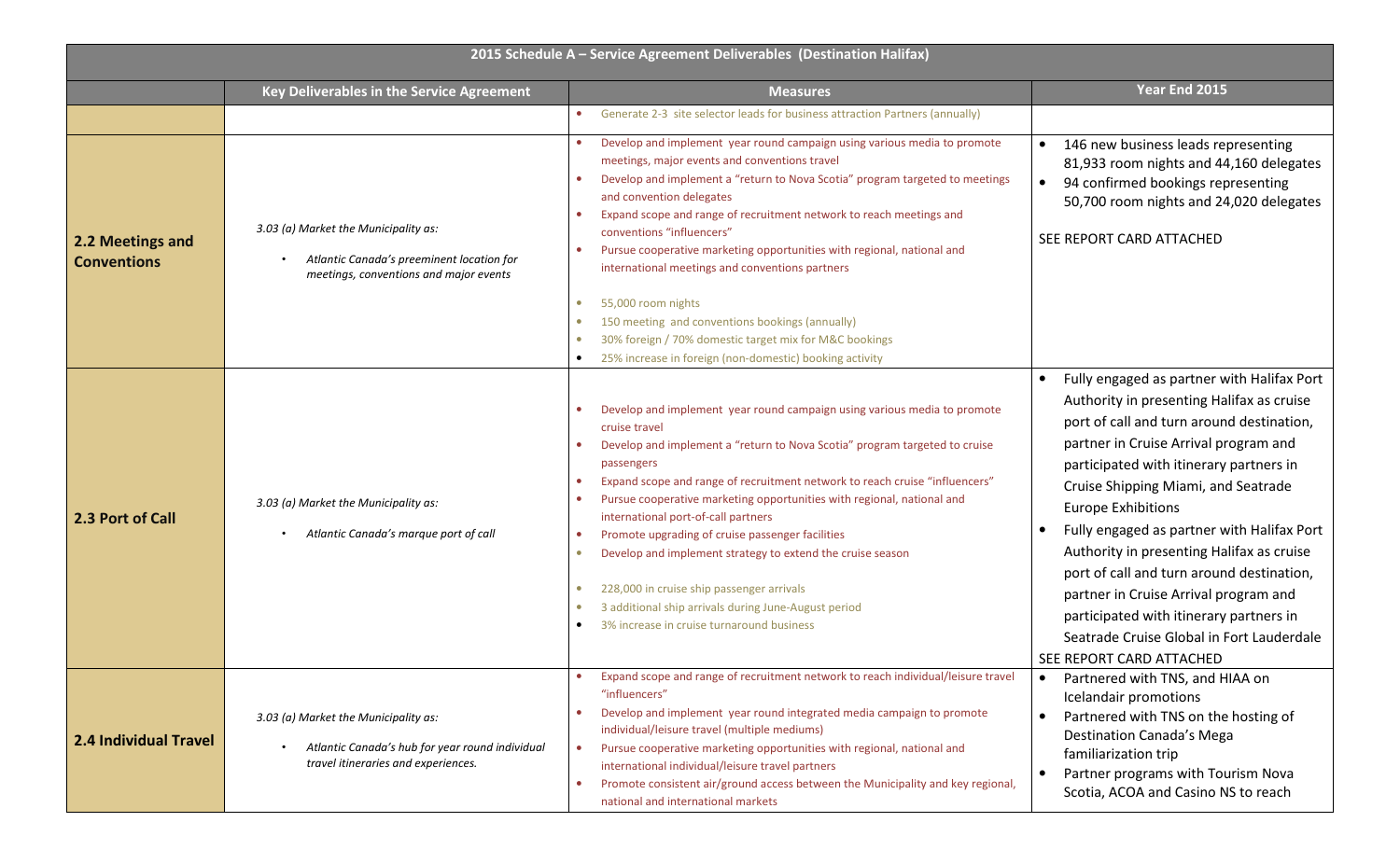| 2015 Schedule A - Service Agreement Deliverables (Destination Halifax) |                                                                                                                 |                                                                                                                                                                                                                                                                                                                                                                                                                                                                                                                                                                                                                                                                                                                                                                                                                                                                                                                                                                                                                                                                                                                                                                                                                                                                                                                       |                                                                                                                                                                                                                                                                   |
|------------------------------------------------------------------------|-----------------------------------------------------------------------------------------------------------------|-----------------------------------------------------------------------------------------------------------------------------------------------------------------------------------------------------------------------------------------------------------------------------------------------------------------------------------------------------------------------------------------------------------------------------------------------------------------------------------------------------------------------------------------------------------------------------------------------------------------------------------------------------------------------------------------------------------------------------------------------------------------------------------------------------------------------------------------------------------------------------------------------------------------------------------------------------------------------------------------------------------------------------------------------------------------------------------------------------------------------------------------------------------------------------------------------------------------------------------------------------------------------------------------------------------------------|-------------------------------------------------------------------------------------------------------------------------------------------------------------------------------------------------------------------------------------------------------------------|
|                                                                        | Key Deliverables in the Service Agreement                                                                       | <b>Measures</b>                                                                                                                                                                                                                                                                                                                                                                                                                                                                                                                                                                                                                                                                                                                                                                                                                                                                                                                                                                                                                                                                                                                                                                                                                                                                                                       | Year End 2015                                                                                                                                                                                                                                                     |
|                                                                        |                                                                                                                 | 5% growth in leisure travel accommodation room nights sold                                                                                                                                                                                                                                                                                                                                                                                                                                                                                                                                                                                                                                                                                                                                                                                                                                                                                                                                                                                                                                                                                                                                                                                                                                                            | Niche Developmental Markets<br>Attracted new partners to Online Package<br>program<br>Attracting new partners to Online<br>$\bullet$<br>Package program<br>SEE REPORT CARD ATTACHED                                                                               |
| 2.5 Data<br><b>Management</b>                                          | 3.03 (b) Provide visitors and site selectors with appropriate,<br>timely and convenient destination information | Develop and implement strategies to provide content that is accessible from<br>multiple platforms (e.g. personal computers (PCs), personal digital assistants<br>(PDAs), cell/mobile devices etc.)<br>Develop and implement strategies to provide content that can be integrated with<br>$\bullet$<br>multiple operating systems (e.g. distributed applications/middleware/hardware)<br>Build awareness of DH web site and vacation planning tools<br>Develop and implement web-based analytics to generate customer<br>profiles/database<br>Showcase broad range of HRM offerings across all tourism and hospitality sectors<br>serviced by DH<br>Develop and implement strategies to populate DH web site with visitor-<br>$\bullet$<br>contributed content<br>Develop and implement strategies to populate DH web site with industry-partner-<br>$\bullet$<br>contributed content, including content provided by the Municipality<br>Facilitate sales transactions with tourism operators and other tourism sector<br>$\bullet$<br>service providers<br>Achieve increase of 3.5% in non-Halifax traffic to dh.com<br>Achieve non Halifax user activity of 55% for Halifax Sociable traffic volume<br>eHalifax newsletter open rate of 22%<br>$\bullet$<br>Convert 13% of digital traffic to partner (member sites) | SEE REPORT CARD ATTACHED                                                                                                                                                                                                                                          |
| <b>2.6 Media Relations</b><br><b>Resource</b>                          | 3.03 (c) Provide messaging and media relations support to<br>the tourism sector.                                | Develop, evaluate and update key messages and communications<br>strategies/deliverables for all DH markets<br>Review/edit DH publications and internal/external communications to ensure<br>$\bullet$<br>messages are consistent, on target and brand compliant.<br>Monitor social media usage patterns and evolve media strategy to reflect research<br>$\bullet$<br>and trends<br>Work with industry partners to leverage their key messages, seeking opportunities<br>$\bullet$                                                                                                                                                                                                                                                                                                                                                                                                                                                                                                                                                                                                                                                                                                                                                                                                                                    | Decreased bounce rate on DH.com,<br>Increased average time on site, and<br>increase in new visitors to site<br>Providing coaching to industry to<br>populate profiles and online packaging<br>opportunities to showcase the diverse<br>offering of Halifax region |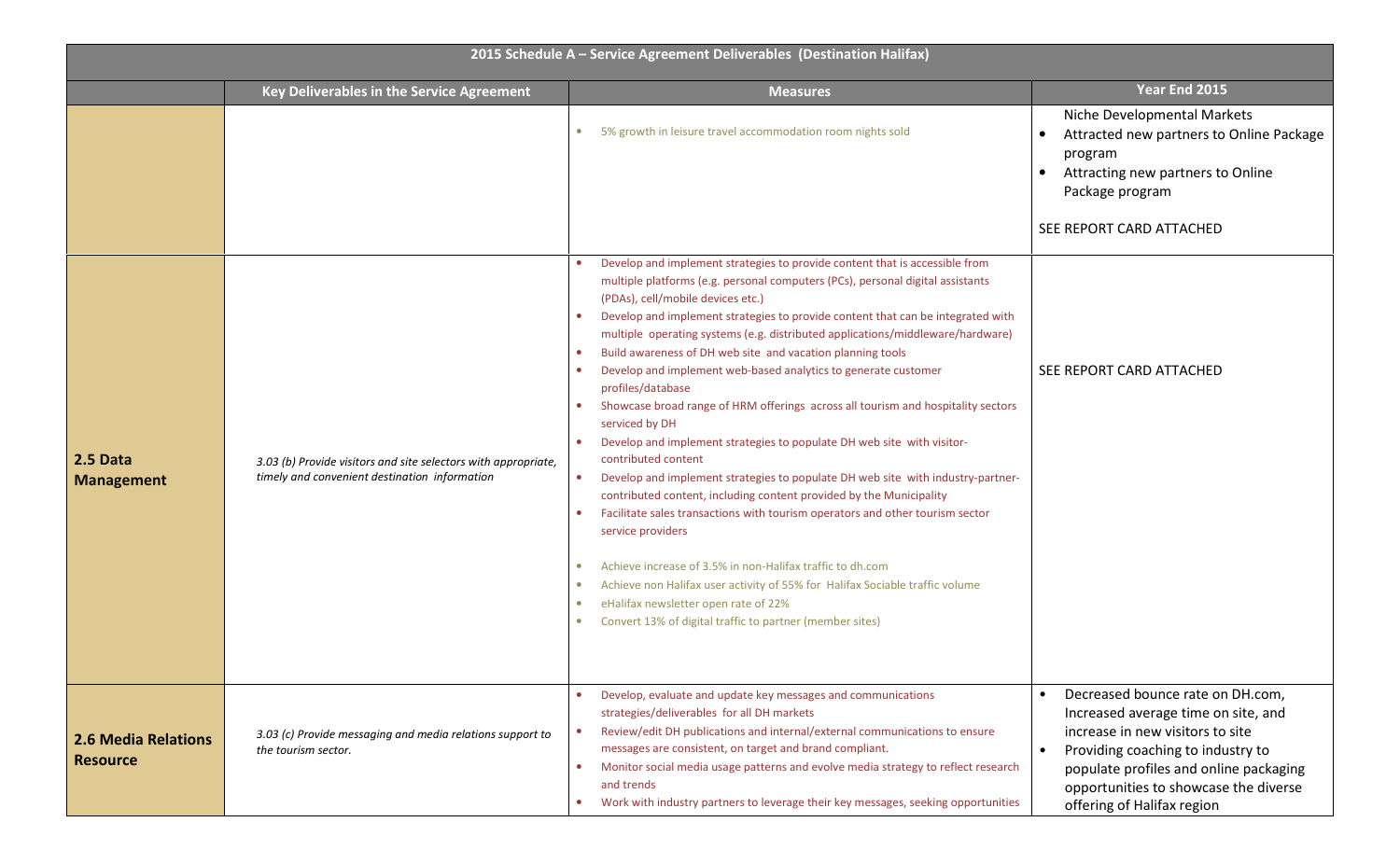| 2015 Schedule A - Service Agreement Deliverables (Destination Halifax) |                                           |                                                                                                                                                                                                                                                                                                                                                                                                                                                                                                                                                                                                                                                                                            |                                                                                                                                                                                                                                                                                                                                                                                                                                                                                                                                                                                                                                                                                                                                                                                                                                                                           |  |
|------------------------------------------------------------------------|-------------------------------------------|--------------------------------------------------------------------------------------------------------------------------------------------------------------------------------------------------------------------------------------------------------------------------------------------------------------------------------------------------------------------------------------------------------------------------------------------------------------------------------------------------------------------------------------------------------------------------------------------------------------------------------------------------------------------------------------------|---------------------------------------------------------------------------------------------------------------------------------------------------------------------------------------------------------------------------------------------------------------------------------------------------------------------------------------------------------------------------------------------------------------------------------------------------------------------------------------------------------------------------------------------------------------------------------------------------------------------------------------------------------------------------------------------------------------------------------------------------------------------------------------------------------------------------------------------------------------------------|--|
|                                                                        | Key Deliverables in the Service Agreement | <b>Measures</b>                                                                                                                                                                                                                                                                                                                                                                                                                                                                                                                                                                                                                                                                            | Year End 2015                                                                                                                                                                                                                                                                                                                                                                                                                                                                                                                                                                                                                                                                                                                                                                                                                                                             |  |
|                                                                        |                                           | for cross-promotion and collaboration on media opportunities<br>Build relationships with targeted media through a variety of means (e.g. host<br>media familiarization tours, source/write/solicit story ideas, facilitate media<br>interview requests, attend key media events, maintain database of qualified media<br>contacts, etc.)<br>Assist members with assessment of direct media inquiries to assign the best<br>product/market match<br>Produce, and disseminate to industry stakeholders, quarterly media values<br>snapshot<br>40 site visits by targeted media<br>Weighted media cost of \$355,000<br>Media coverage value of 1570<br>257 pieces of qualified media coverage | Travel Media Coverage of Note 2015:<br>Buzzfeed, 25 Reasons Why You Should<br>Absolutely Visit The Maritimes<br>This Summer<br>Telegraph (UK), Top 10: best cities to<br>visit and things to do in Canada<br>ABC News, Lonely Planet's New Photo<br>Book Takes Readers to the Farthest<br>Corners of the Earth<br>Globe and Mail, Must-sees in seven<br>cities: How to make the best use of that<br>stopover<br>Huffington Post, 5 Reasons Why You<br>Should Head Up to Halifax Right Now<br>National Post, New Year's Eve: How to<br>ring in 2016 across Canada<br>The Sun, Stunning photographs show<br>the most remote places on planet Earth<br>Fodors, 5 Reasons to Go to Nova Scotia<br>This Fall<br>Boston Metro, Touring Halifax, Nova<br>Scotia<br>The Guardian (UK), Nova Scotia:<br>oceans of music at the edge of the<br>Atlantic<br>SEE REPORT CARD ATTACHED |  |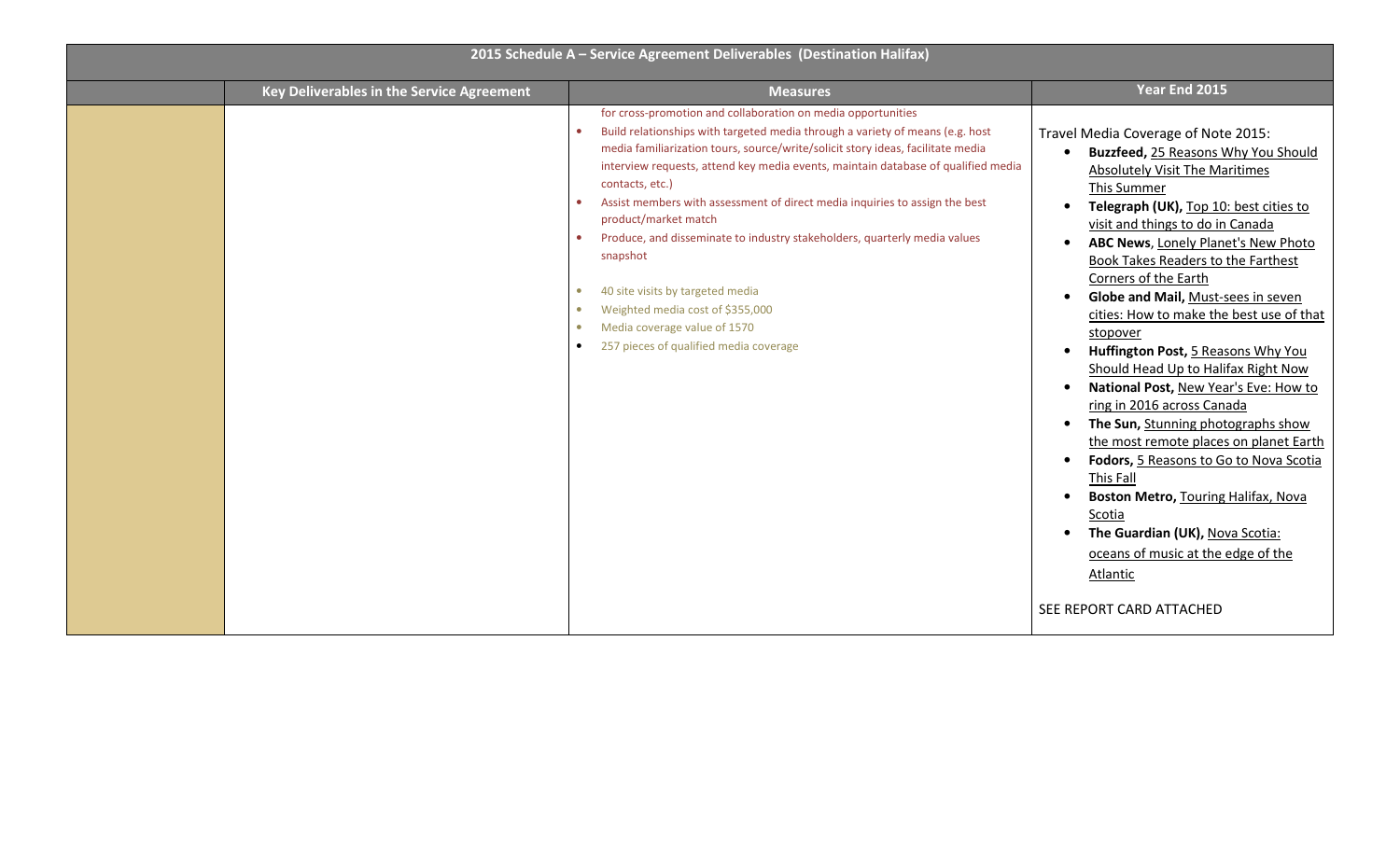| 2015 Schedule A - Service Agreement Deliverables (Destination Halifax) |                                                                                                                                                                      |                                                                                                                                                                                                                                                                                                                                                                                                                                                                                                                                                                                                                                                                                                                                                                                                                                                                                                                                                                                                                                                                                                                                                                                                                                                                                                                                                                                                                                                                                                                                                                                                                                                                                                                                                                                                                                                                                                                          |                                                                                                                                                                      |  |
|------------------------------------------------------------------------|----------------------------------------------------------------------------------------------------------------------------------------------------------------------|--------------------------------------------------------------------------------------------------------------------------------------------------------------------------------------------------------------------------------------------------------------------------------------------------------------------------------------------------------------------------------------------------------------------------------------------------------------------------------------------------------------------------------------------------------------------------------------------------------------------------------------------------------------------------------------------------------------------------------------------------------------------------------------------------------------------------------------------------------------------------------------------------------------------------------------------------------------------------------------------------------------------------------------------------------------------------------------------------------------------------------------------------------------------------------------------------------------------------------------------------------------------------------------------------------------------------------------------------------------------------------------------------------------------------------------------------------------------------------------------------------------------------------------------------------------------------------------------------------------------------------------------------------------------------------------------------------------------------------------------------------------------------------------------------------------------------------------------------------------------------------------------------------------------------|----------------------------------------------------------------------------------------------------------------------------------------------------------------------|--|
|                                                                        | Key Deliverables in the Service Agreement                                                                                                                            | <b>Measures</b>                                                                                                                                                                                                                                                                                                                                                                                                                                                                                                                                                                                                                                                                                                                                                                                                                                                                                                                                                                                                                                                                                                                                                                                                                                                                                                                                                                                                                                                                                                                                                                                                                                                                                                                                                                                                                                                                                                          | Year End 2015                                                                                                                                                        |  |
| 3.1 Stakeholder<br><b>Platform</b>                                     | 3.04 (a) Provide a platform through which industry<br>stakeholders can advance individual business priorities and<br>work collaboratively to grow the tourism sector | Develop and implement a strategy aimed at increasing the level of tourism sector<br>engagement (e.g. member appreciation event, social media forum, partnership<br>opportunities catalogue, peer recruitment program etc.)<br>Work with industry partners to capitalize on high value, high potential tourism<br>sector investment/growth opportunities and respond to threats facing the sector<br>Ensure emerging needs of business are shared with economic development<br>$\bullet$<br>partners through regular meetings, electronic media or other means<br>Foster opportunities for collaboration among complementary industry<br>$\bullet$<br>stakeholders (cooperative marketing, bundling of experiences/products, etc.)<br>Broaden tourism industry representation among DH membership through<br>$\bullet$<br>targeted outreach<br>Increase overall satisfaction with membership benefits by facilitating active<br>$\bullet$<br>engagement (member appreciation event, social media forum, partnership<br>opportunities catalogue, etc.)<br>Work with partners & contribute to a visitor survey to identify the tourism<br>$\bullet$<br>industry's strengths, issues and challenges (Province's Visitor Exit Survey -<br>conducted every four years)<br>Build the image and influence of the tourism industry by communicating industry<br>success stories<br>Forge strategic alliances with key tourism sector organizations<br>$\bullet$<br>Promote a tourism and hospitality sector view in significant regional decisions<br>wherever the visitors and/or operators/service providers are impacted<br>40% membership survey participation rate<br>$\bullet$<br>95% membership revenue retention rate<br>175+ membership base<br>$\bullet$<br>95% membership satisfaction rating<br>$\bullet$<br>Show Your Badge participation rate of no less than 50<br>$\bullet$<br>Member newsletter open rate of 44% | 10 in-market promotional initiatives<br>involving 138 industry partners<br>1,157 packages on DH.com as presented<br>by industry partners<br>SEE REPORT CARD ATTACHED |  |
|                                                                        |                                                                                                                                                                      | Develop and deliver tourism sector training for industry stakeholders                                                                                                                                                                                                                                                                                                                                                                                                                                                                                                                                                                                                                                                                                                                                                                                                                                                                                                                                                                                                                                                                                                                                                                                                                                                                                                                                                                                                                                                                                                                                                                                                                                                                                                                                                                                                                                                    | Held a full day sales training workshop                                                                                                                              |  |
|                                                                        |                                                                                                                                                                      | Cross-promote tourism sector speaking engagements/training sessions hosted by<br>Partners                                                                                                                                                                                                                                                                                                                                                                                                                                                                                                                                                                                                                                                                                                                                                                                                                                                                                                                                                                                                                                                                                                                                                                                                                                                                                                                                                                                                                                                                                                                                                                                                                                                                                                                                                                                                                                | with 48 participants<br>OpEd sessions partnered with Nova Scotia                                                                                                     |  |
| <b>3.2 Professional</b><br><b>Development</b>                          | 3.04 (b) Stage relevant and effective professional<br>development programming for the tourism industry                                                               | 50+ average participant level (per session)<br>$\bullet$                                                                                                                                                                                                                                                                                                                                                                                                                                                                                                                                                                                                                                                                                                                                                                                                                                                                                                                                                                                                                                                                                                                                                                                                                                                                                                                                                                                                                                                                                                                                                                                                                                                                                                                                                                                                                                                                 | Tourism, Travel Gay Canada and ISL<br><b>Digital Services</b>                                                                                                        |  |
|                                                                        |                                                                                                                                                                      | 85% program satisfaction evaluation<br>$\bullet$<br>6-8 member orientation sessions (annually)<br>$\bullet$<br>4+ half-day seminar/workshops with topics relevant to DH's primary areas of<br>$\bullet$<br>market concentration                                                                                                                                                                                                                                                                                                                                                                                                                                                                                                                                                                                                                                                                                                                                                                                                                                                                                                                                                                                                                                                                                                                                                                                                                                                                                                                                                                                                                                                                                                                                                                                                                                                                                          | SEE REPORT CARD ATTACHED                                                                                                                                             |  |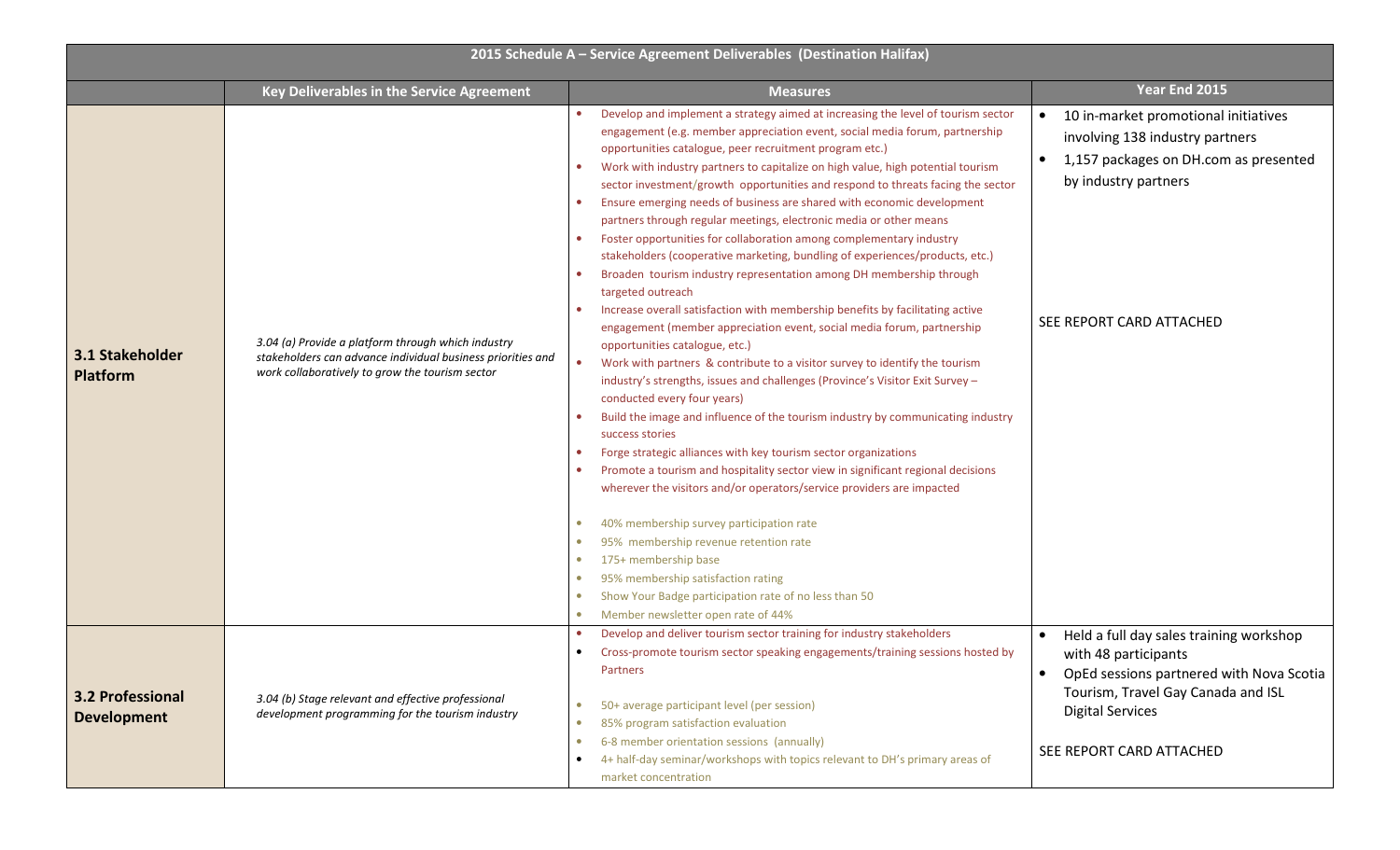| 2015 Schedule A - Service Agreement Deliverables (Destination Halifax) |                                                                                                                                                                                                              |                                                                                                                                                                                                                                                                                                                                                                                                                                                                                                                                                                                                                                                                                                                                                                                                                                                                                                                                                |                                                                                                                                                                                                                                                                                          |  |
|------------------------------------------------------------------------|--------------------------------------------------------------------------------------------------------------------------------------------------------------------------------------------------------------|------------------------------------------------------------------------------------------------------------------------------------------------------------------------------------------------------------------------------------------------------------------------------------------------------------------------------------------------------------------------------------------------------------------------------------------------------------------------------------------------------------------------------------------------------------------------------------------------------------------------------------------------------------------------------------------------------------------------------------------------------------------------------------------------------------------------------------------------------------------------------------------------------------------------------------------------|------------------------------------------------------------------------------------------------------------------------------------------------------------------------------------------------------------------------------------------------------------------------------------------|--|
|                                                                        | Key Deliverables in the Service Agreement                                                                                                                                                                    | <b>Measures</b>                                                                                                                                                                                                                                                                                                                                                                                                                                                                                                                                                                                                                                                                                                                                                                                                                                                                                                                                | Year End 2015                                                                                                                                                                                                                                                                            |  |
| <b>3.3 Destination</b><br><b>Animation</b>                             | 3.04 (c) Foster marquee festivals and events that will<br>provide an increased opportunity for destination animation<br>and draw tourists to the Municipality                                                | In Accord with HRM's major event hosting strategy, pursue cooperative marketing<br>opportunities with regional, national and international destination animation<br>partners<br>Support strategies to identify and attract large-scale/high-profile destination<br>$\bullet$<br>animation opportunities to HRM (sporting/cultural events, festivals, exhibitions<br>etc.)<br>In conjunction with HRM staff, support the Municipality's major events hosting<br>$\bullet$<br>strategy<br>Work with event hosts to increase participation rates for marque festivals and<br>$\bullet$<br>events<br>Provide in-kind support such as marketing, logistical and networking assistance for<br>major events including, but not limited to, Scotiabank Hockey Day in Canada, CIS<br>Men's Hockey Championships (the University Cup), 2015 Ford World Men's Curling<br>Championship, the Web.com Nova Scotia Open, 2015 Canadian Country Music<br>Week. | DH staff member served on Country<br>Music Week hosting committee for 2<br>years (held September 10-13, 2015)<br>Partnership with Halifax Municipality to<br>$\bullet$<br>present HRM major event in market<br>messaging ie Men's World Curling<br>Championships, Nova Scotia Open, CCMA |  |
| 4.1 Reports                                                            | 3.05 (a) In conjunction with Municipal staff, prepare and<br>present bi-annual reports to Standing Committee and<br>Council on the status of Destination Halifax activities and<br>initiatives               | Quarterly status reports for the CAO<br>۰<br>Bi-annual (Q2/Q4) Service Agreement report to Standing Committee<br>$\bullet$<br>Bi-annual (Q2/Q4) Service Agreement report to Council<br>$\bullet$                                                                                                                                                                                                                                                                                                                                                                                                                                                                                                                                                                                                                                                                                                                                               | Quarters 1, 2, 3 status reports delivered<br>with detail and breakdown                                                                                                                                                                                                                   |  |
| <b>4.2 Business Plan</b>                                               | 3.05 (b) In conjunction with Municipal staff, and following<br>the Municipality's business-planning time frame, produce<br>an annual business plan and budget consistent with the<br>terms of this agreement | Produce business plan and budget by Feb 28 <sup>th</sup><br>$\bullet$<br>Identify/track outcome measures monthly; report bi-annually<br>$\bullet$<br>Provide quarterly review and feedback on alignment with business plan<br>$\bullet$                                                                                                                                                                                                                                                                                                                                                                                                                                                                                                                                                                                                                                                                                                        | 2016 Business Plan and Budget approved<br>by DH BoD December 2015                                                                                                                                                                                                                        |  |
| 4.3 Leverage<br><b>Funding</b>                                         | 3.05 (c)Leverage the Municipality's investment in<br>Destination Halifax by partnering with the private sector<br>and other levels of government to fund Destination<br>Halifax's activities                 | Leverage the Municipality's grant by partnering with the private sector and the<br>federal/provincial government<br>95% renewal of private sector investment<br>$\bullet$<br>Maintain an 82% (HRM) /18% (non-HRM) funding mix (expressed as a percentage<br>$\bullet$<br>of overall Destination Halifax funding)                                                                                                                                                                                                                                                                                                                                                                                                                                                                                                                                                                                                                               | Municipal grant leveraged 83/17 YTD<br>SEE REPORT CARD ATTACHED                                                                                                                                                                                                                          |  |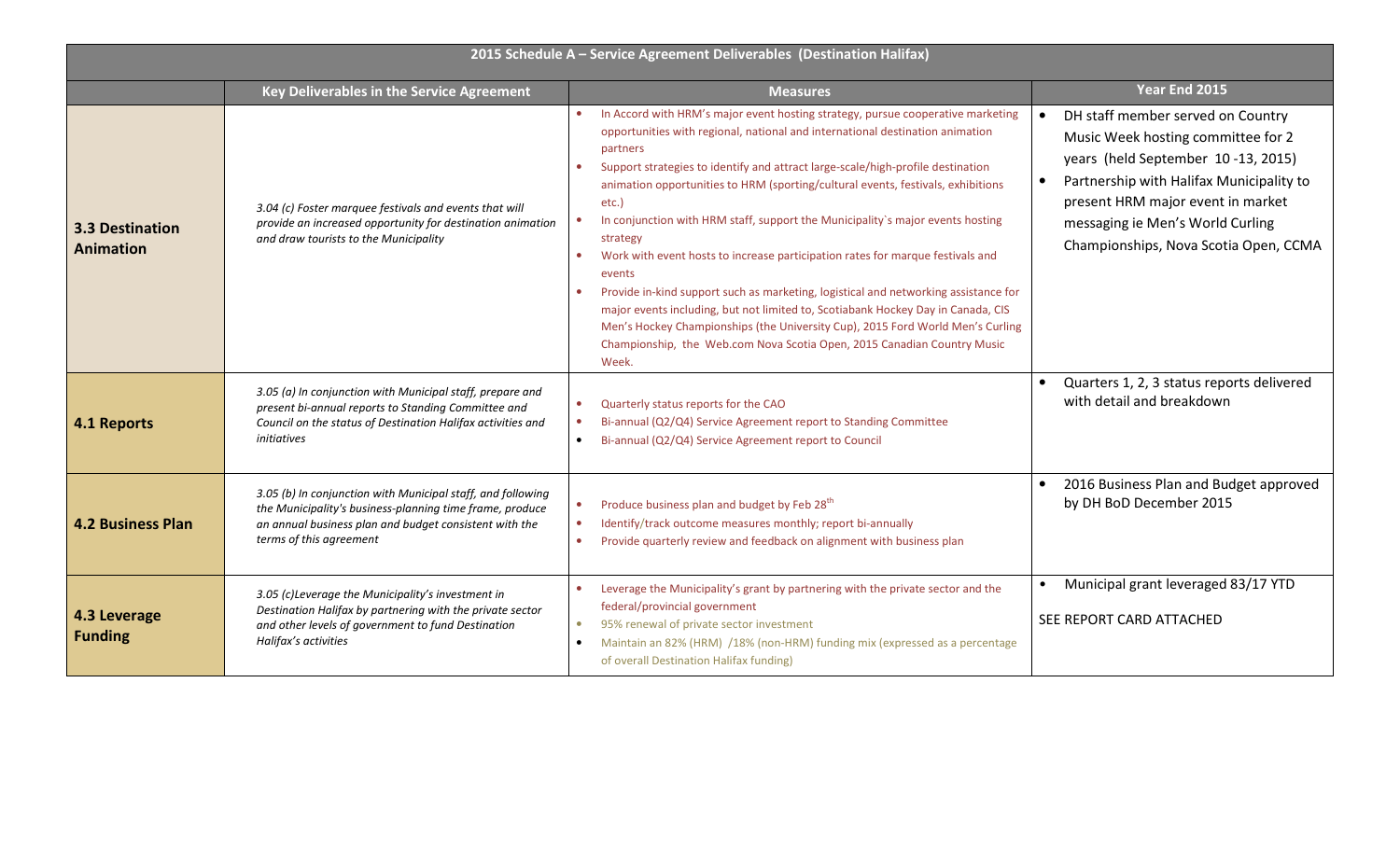Attachment 2:

Destination Halifax Report on Schedule A Activities for January to March 2016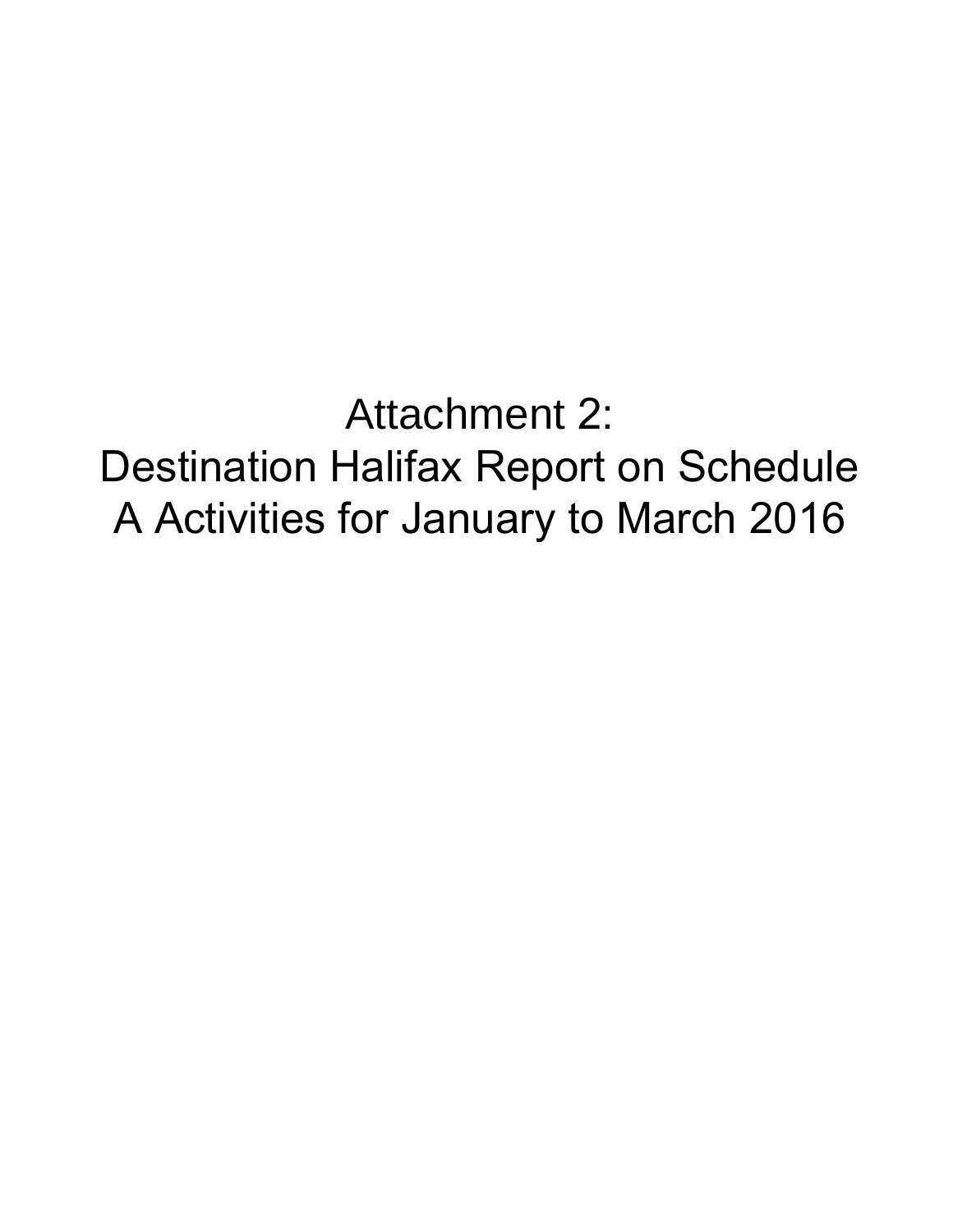# **First Quarter 2016**

# **HRM Service Agreement 2016 Q1 Schedule of Activity Report Card**

œ

|                                 |                                                |                 |                 | Achievement (YTD) |                                        |            |                   |                |
|---------------------------------|------------------------------------------------|-----------------|-----------------|-------------------|----------------------------------------|------------|-------------------|----------------|
|                                 | <b>Activity</b>                                | Q1 2016         | Quantitative    |                   | 1st QTR 2016 2nd QTR 2016 3rd QTR 2016 |            | 4th QTR 2016      | 2015           |
| Category                        |                                                | Goal            | <b>Measure</b>  | YTD Mar 31        | YTD June 30                            | YTD Sep 30 | <b>Total Year</b> | YTD Mar 31     |
| Benchmarking                    | <b>Air Capacity</b>                            | 3% growth       | 2,436,075       | 573,109           |                                        |            |                   | 513,022        |
|                                 | Air Traffic Load Factors                       | 75%             |                 | 75%               |                                        |            |                   | 75%            |
| <b>Site Selection</b>           | <b>Business Attraction leads</b>               | $2$ to $3$      | $2$ to $3$      |                   |                                        |            |                   | $\mathbf{0}$   |
| <b>Meeting &amp; Convention</b> | Room Night production                          | 55,000          | 55,000          | 4,050             |                                        |            |                   | 16,477         |
|                                 | <b>Booking Productivity</b>                    | 150 bookings    | 150 bookings    | 16                |                                        |            |                   | 27             |
|                                 | <b>Business Mix</b>                            | 70%Dom/30%Intl  | 70%Dom/30% Intl | 53%/47%           |                                        |            |                   | 78%/22%        |
|                                 | Productivity Growth - non Domestic             | 25% growth      | 11,340          | 1,905             |                                        |            |                   | 3,664          |
| Port of Call - Cruise           | Passenger Arrivals                             | ≥10,000         | 228,000         |                   |                                        |            |                   | $\overline{0}$ |
|                                 | New Ship Arrivals- June/August                 |                 |                 |                   |                                        |            |                   | $\pmb{0}$      |
|                                 | Turnaround Visits                              | 3% growth       | $3+$            |                   |                                        |            |                   | $\overline{0}$ |
| Room nights                     | Room Nights Sold                               |                 |                 | 268,980           |                                        |            |                   | 1,361,139      |
| Data Management                 | Grow (nonHfx) dh.com traffic sessions          | 3.50%           | 444,054         | 90,260            |                                        |            |                   | 87,353         |
|                                 | Grow (nonHfx) Sociable traffic to 55% of total | 55%             |                 | 59%               |                                        |            |                   | 56%            |
|                                 | eHalifax newsletter open rate                  | 22%             |                 | 49%               |                                        |            |                   | 19%            |
|                                 | Convert digital traffic to member sites        | 13%             |                 | 12%               |                                        |            |                   | 13%            |
| <b>Media Relations</b>          | Media site visits                              | 40              | 40              |                   |                                        |            |                   | 8              |
|                                 | Weighted media cost                            | \$355,000       | \$355,000       | \$737,555         |                                        |            |                   | \$240,317      |
|                                 | Qualified media full pieces                    | 257             | 257             | 339               |                                        |            |                   | 55             |
| <b>Stakeholder Platform</b>     | Member Survey participation                    | 40%             | 69              | N/A               |                                        |            |                   | $26\%(43)$     |
|                                 | <b>Member Retention</b>                        | 95%             | \$139,850       | 134,285           |                                        |            |                   | \$131,907.81   |
|                                 | Member base                                    | $175+$          | $175+$          | 148               |                                        |            |                   | 142            |
|                                 | <b>Member Satisfaction</b>                     | 95%             | 95%             | N/A               |                                        |            |                   | 95%            |
|                                 | Member newsletter open rate                    | 44%             | 44%             | N/A               |                                        |            |                   | 44%            |
|                                 | Show Your Badge participation                  | $50+$           | $50+$           | 38                |                                        |            |                   | 21             |
| <b>Professional Development</b> | Industry engagement (PD program)               | 50+ per session | 50+ per session | 27                |                                        |            |                   | 36             |
|                                 | Orientation programming                        | 6-8 sessions    | 6-8 sessions    |                   |                                        |            |                   |                |
|                                 | PD programming                                 | 4+ sessions     | 4+ sessions     |                   |                                        |            |                   | $\overline{2}$ |
|                                 | <b>Program Satisfaction</b>                    | 85%             | 85%             | 98%               |                                        |            |                   | 86%            |
| Leverage Funding                | Funding Mix (HRM/non HRM)                      | 82%/18%         | 82%/18%         | 79%/21%           |                                        |            |                   | 81%/19%        |
|                                 | Private Sector investment retention            | 95%             | \$248,628.00    | \$56,311.00       |                                        |            |                   | \$31,294.93    |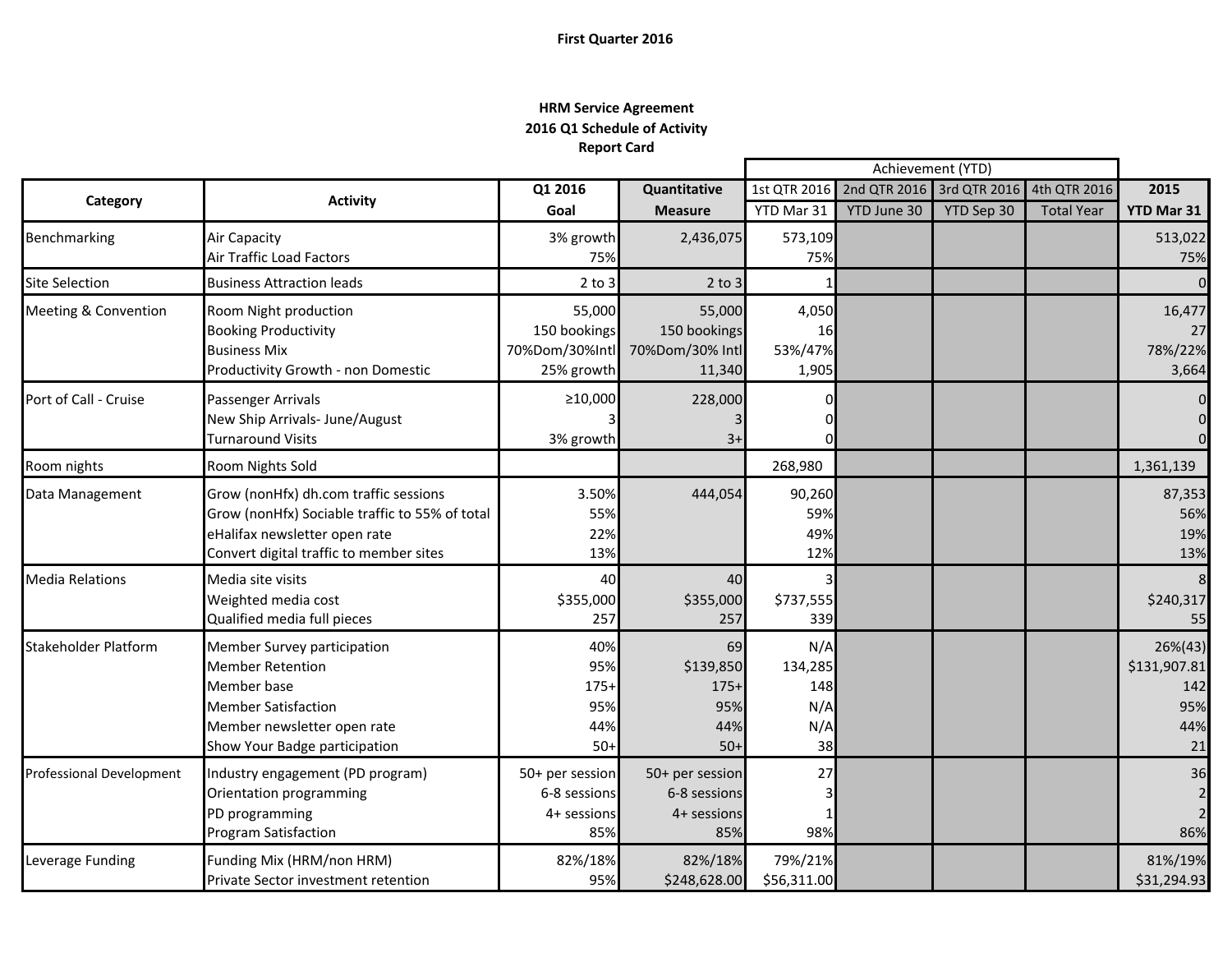| 2016 Q1 Schedule A - Service Agreement Deliverables (Destination Halifax) |                                                                                                                                                                                    |                                                                                                                                                                                                                                                                                                                                                                                                                                                                                                                                                                                                                                                                                                                                                                                                                                                                                                                                                                                                                                                                                                                                                       |                                                                                                                                                                                                                                                                                                                                                                         |  |
|---------------------------------------------------------------------------|------------------------------------------------------------------------------------------------------------------------------------------------------------------------------------|-------------------------------------------------------------------------------------------------------------------------------------------------------------------------------------------------------------------------------------------------------------------------------------------------------------------------------------------------------------------------------------------------------------------------------------------------------------------------------------------------------------------------------------------------------------------------------------------------------------------------------------------------------------------------------------------------------------------------------------------------------------------------------------------------------------------------------------------------------------------------------------------------------------------------------------------------------------------------------------------------------------------------------------------------------------------------------------------------------------------------------------------------------|-------------------------------------------------------------------------------------------------------------------------------------------------------------------------------------------------------------------------------------------------------------------------------------------------------------------------------------------------------------------------|--|
|                                                                           | Key Deliverables in the Service Agreement                                                                                                                                          | <b>Measures</b>                                                                                                                                                                                                                                                                                                                                                                                                                                                                                                                                                                                                                                                                                                                                                                                                                                                                                                                                                                                                                                                                                                                                       | <b>First Quarter 2016</b>                                                                                                                                                                                                                                                                                                                                               |  |
| <b>C1.1 Advice</b>                                                        | 3.02 (a) Through experienced staff, and upon<br>request, advise the Municipality on tourism and<br>destination marketing matters                                                   | Attend meetings and/or provide reports to Council, Standing Committee and HRM's Senior<br>Management Team (SMT) as requested<br>Develop a bank of market intelligence to assist in tourism sector decision-making<br>By fiscal year end of each year, produce an annual market overview report on the<br>$\bullet$<br>municipality's tourism and hospitality industry (inclusive of SWOT analysis)                                                                                                                                                                                                                                                                                                                                                                                                                                                                                                                                                                                                                                                                                                                                                    | 2016 business outlook prepared and<br>$\bullet$<br>delivered July 2015<br>Research on core and emerging markets<br>available on secure area of DH.com                                                                                                                                                                                                                   |  |
| 1.2 Strategy                                                              | 3.02 (b) In conjunction with Partners, develop,<br>and periodically update, a multi-year tourism<br>and hospitality sector strategy for the<br>Municipality                        | Source research and analysis to support a tourism strategy that aligns to HRM's brand strategy<br>Identify tourism and hospitality markets and visitor segments with high rates of return and<br>develop approaches for capitalizing on these markets/segments<br>Align tourism development with broader municipal economic development goals and<br>$\bullet$<br>objectives (e.g. Atlantic Gateway, infrastructure investment, quality of place and branding)<br>Review and consider the Ivany Commission's One Nova Scotia report and, as appropriate,<br>$\bullet$<br>incorporate into decision making<br>Engage Partners in clearly defining respective roles and responsibilities vis-à-vis strategy<br>$\bullet$<br>implementation<br>Collaborate and integrate programming with organizations that complement tourism<br>promotion of the destination (eg: NSTA, DEANS, Bluenose Coast, Seaside Tourism Association,<br>St. Margaret's Bay Tourism Development Association, TCL) and others as applicable<br>Track, monitor and report on progress toward achieving implementation of multi-year<br>$\bullet$<br>strategy's goals & objectives | Participating in Pre/Post Committee<br>$\bullet$<br>along with HCC, TIANS and TNS<br>Alignment of HALIFAX brand into DH in<br>market messages and advertising<br>campaigns<br>Ensuring DMO activities align with One<br>Nova Scotia objectives<br>DH Five Year Marketing & Sales Strategy<br>complete<br>New balance score card complete<br>Revised Schedule A proposed |  |
| 1.3 Benchmarking                                                          | 3.02 (c) In conjunction with Partners, develop<br>efficiency metrics and outcome measures to<br>gauge the effectiveness of Destination Halifax's<br>destination marketing efforts. | Source periodic best practices research on benchmark cities that engage in destination<br>marketing<br>No less than once every 2 years, participate with and deliver results of a destination marketing<br>organization (DMO) Best Practices Performance Report as sanctioned by the Destination<br><b>Marketing Association of Canada</b><br>Develop and implement mechanisms for tracking outcome measures<br>$\bullet$<br>Benchmark DH's performance (against prior year performance and against comparable<br>benchmark cites)<br>3% increase in air passenger capacity<br>75% air passenger arrival load factor for year end<br>Exceed category average for leads produced for convention sales by ≥1.5X                                                                                                                                                                                                                                                                                                                                                                                                                                         | 2016 DMO Canadian Benchmarking<br>participation<br>$\bullet$<br>Cities Project participation<br>SEE REPORT CARD ATTACHED                                                                                                                                                                                                                                                |  |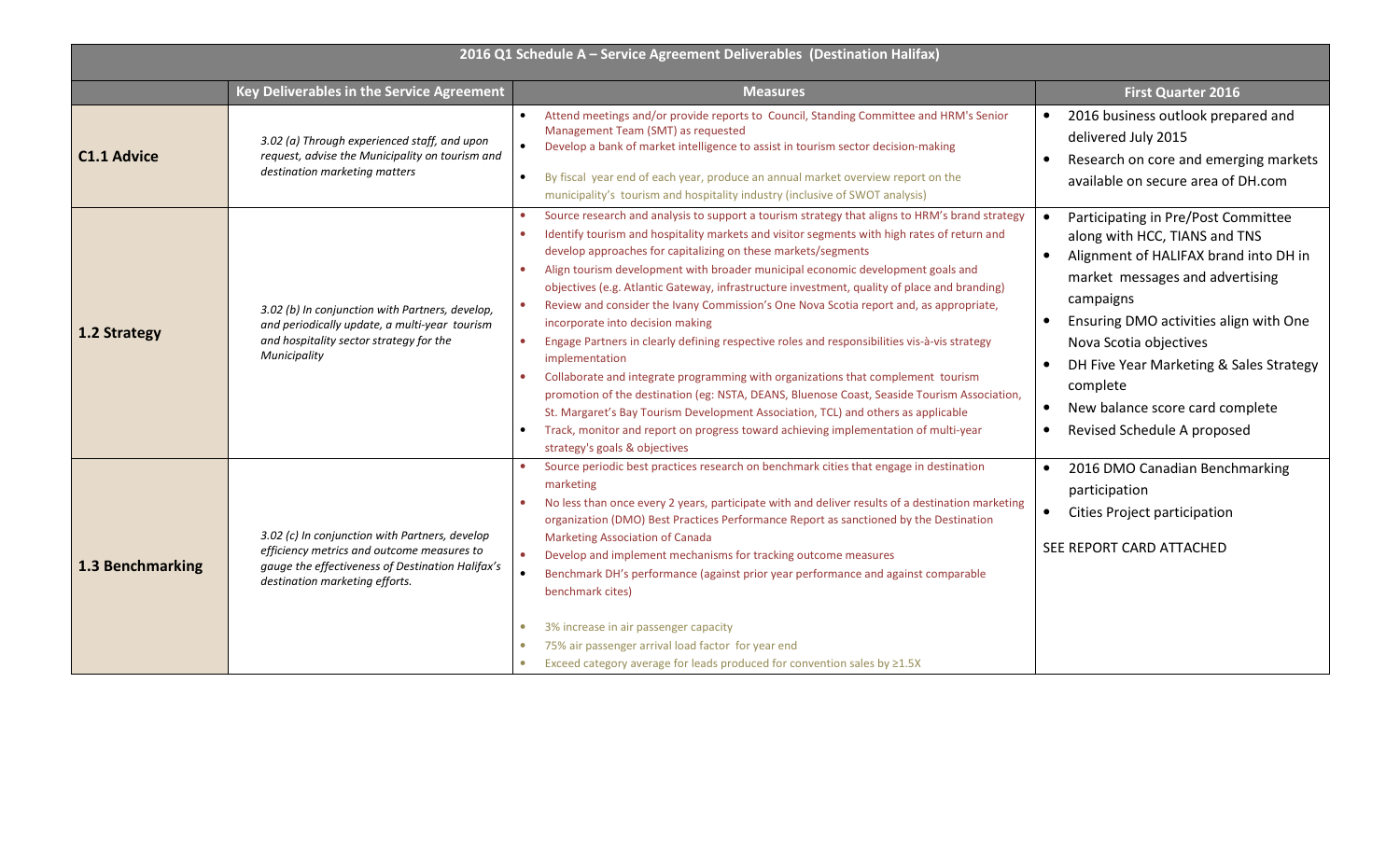| <b>2.1 Site Selection</b>              | 3.03 (a) Market the Municipality as:<br>a world-class community in which to<br>live, work and conduct business                    | Align destination marketing efforts with Partners' integrated media campaigns designed to<br>promote the Municipality as a world class community;<br>Expand scope and range of recruitment network to reach site selectors and business<br>$\bullet$<br>community "influencers"<br>Generate 2-3 site selector leads for business attraction Partners (annually)<br>۰                                                                                                                                                                                                                                                                                                                                                                                                       | Shared marketing lead with HP (1; Centre<br>$\bullet$<br>for Family Business and Regional<br>Prosperity)<br>SEE REPORT CARD ATTACHED                                                                                                                                                                                                        |
|----------------------------------------|-----------------------------------------------------------------------------------------------------------------------------------|----------------------------------------------------------------------------------------------------------------------------------------------------------------------------------------------------------------------------------------------------------------------------------------------------------------------------------------------------------------------------------------------------------------------------------------------------------------------------------------------------------------------------------------------------------------------------------------------------------------------------------------------------------------------------------------------------------------------------------------------------------------------------|---------------------------------------------------------------------------------------------------------------------------------------------------------------------------------------------------------------------------------------------------------------------------------------------------------------------------------------------|
| 2.2 Meetings and<br><b>Conventions</b> | 3.03 (a) Market the Municipality as:<br>Atlantic Canada's preeminent location<br>for meetings, conventions and major<br>events    | Develop and implement year round campaign using various media to promote meetings,<br>major events and conventions travel<br>Develop and implement a "return to Nova Scotia" program targeted to meetings and<br>$\bullet$<br>convention delegates<br>Expand scope and range of recruitment network to reach meetings and conventions<br>۰<br>"influencers"<br>Pursue cooperative marketing opportunities with regional, national and international meetings<br>and conventions partners<br>55,000 room nights<br>$\bullet$                                                                                                                                                                                                                                                | 38 new business leads representing<br>28,001 room nights and 13,891 delegates<br>16 confirmed bookings representing<br>$\bullet$<br>4,050 room nights and 2,343 delegates<br>SEE REPORT CARD ATTACHED                                                                                                                                       |
| 2.3 Port of Call                       | 3.03 (a) Market the Municipality as:<br>Atlantic Canada's marque port of call                                                     | 150 meeting and conventions bookings (annually)<br>$\bullet$<br>30% foreign / 70% domestic target mix for M&C bookings<br>$\bullet$<br>25% increase in foreign (non-domestic) booking activity<br>Develop and implement year round campaign using various media to promote cruise travel<br>۰<br>Develop and implement a "return to Nova Scotia" program targeted to cruise passengers<br>$\bullet$<br>Expand scope and range of recruitment network to reach cruise "influencers"<br>$\bullet$<br>Pursue cooperative marketing opportunities with regional, national and international port-of-<br>$\bullet$<br>call partners<br>Promote upgrading of cruise passenger facilities<br>$\bullet$<br>Develop and implement strategy to extend the cruise season<br>$\bullet$ | Fully engaged as partner with Halifax Port<br>Authority in presenting Halifax as cruise<br>port of call and turn around destination,<br>partner in Cruise Arrival program and<br>participated with itinerary partners in<br>Seatrade Cruise Global in Fort Lauderdale                                                                       |
|                                        |                                                                                                                                   | 228,000 in cruise ship passenger arrivals<br>$\bullet$<br>3 additional ship arrivals during June-August period<br>۰<br>3% increase in cruise turnaround business                                                                                                                                                                                                                                                                                                                                                                                                                                                                                                                                                                                                           | SEE REPORT CARD ATTACHED                                                                                                                                                                                                                                                                                                                    |
| <b>2.4 Individual Travel</b>           | 3.03 (a) Market the Municipality as:<br>Atlantic Canada's hub for year round<br>individual travel itineraries and<br>experiences. | Expand scope and range of recruitment network to reach individual/leisure travel "influencers"<br>Develop and implement year round integrated media campaign to promote individual/leisure<br>travel (multiple mediums)<br>Pursue cooperative marketing opportunities with regional, national and international<br>individual/leisure travel partners<br>Promote consistent air/ground access between the Municipality and key regional, national and<br>$\bullet$<br>international markets<br>5% growth in leisure travel accommodation room nights sold<br>$\bullet$                                                                                                                                                                                                     | Partnered with TNS, and HIAA on<br>Icelandair promotions<br>Partner program with Tourism Nova<br>$\bullet$<br>Scotia developed for Search Engine<br>Marketing and Asset Development<br>Focusing leisure efforts on near market of<br>Maritime Canada to align with 5 Year<br><b>Marketing Strategy</b><br>Attracting new partners to Online |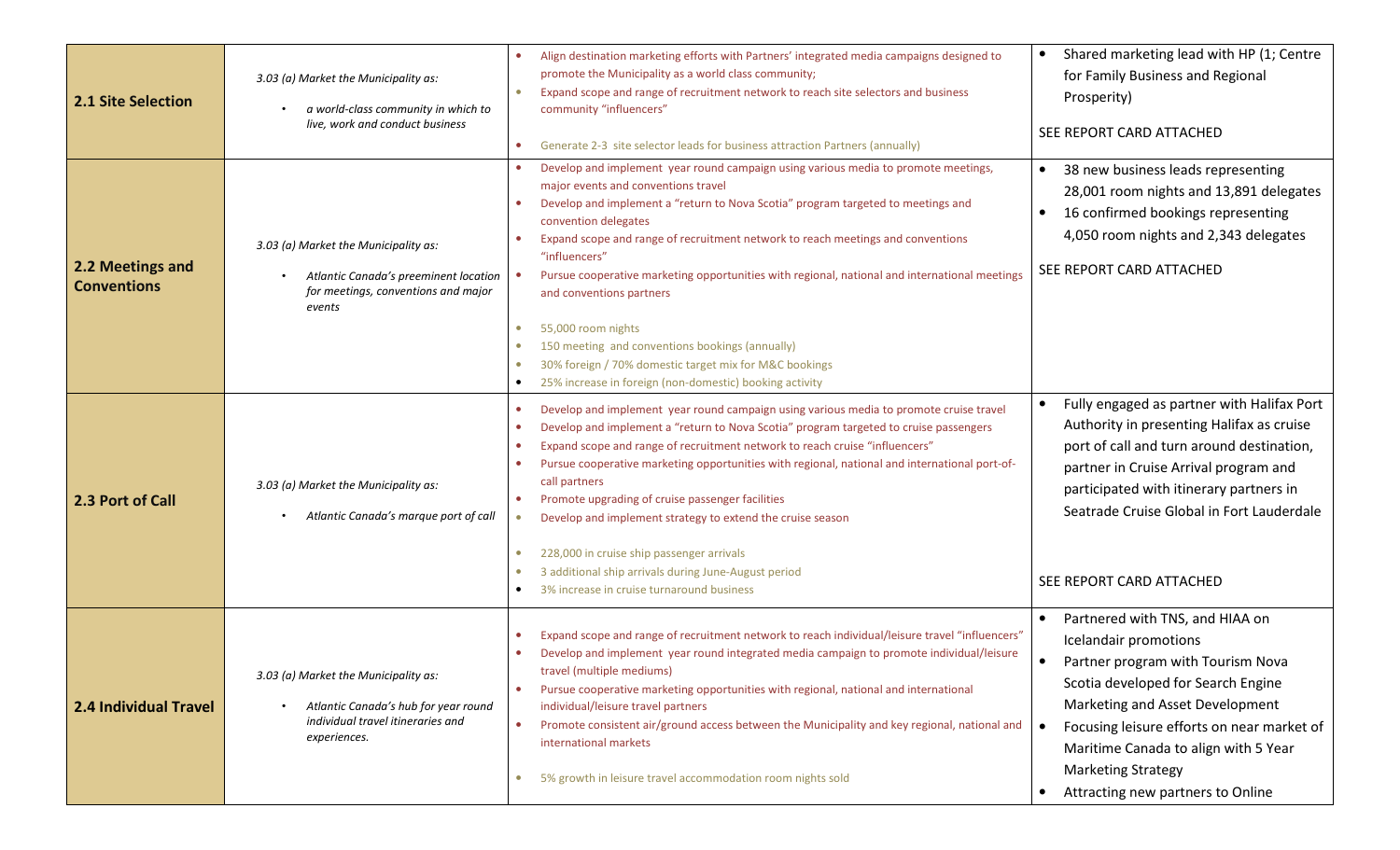|                                               |                                                                                                                    |                                                                                                                                                                                                                                                                                                                                                                                                                                                                                                                                                                                                                                                                                                                                                                                                                                                                                                                                                                                                                                                                                                                                                                                                                                                                                                                                                                       | Package program                                                                                                                                                                                                                                                                                                                                                                                                                                                                                                                               |
|-----------------------------------------------|--------------------------------------------------------------------------------------------------------------------|-----------------------------------------------------------------------------------------------------------------------------------------------------------------------------------------------------------------------------------------------------------------------------------------------------------------------------------------------------------------------------------------------------------------------------------------------------------------------------------------------------------------------------------------------------------------------------------------------------------------------------------------------------------------------------------------------------------------------------------------------------------------------------------------------------------------------------------------------------------------------------------------------------------------------------------------------------------------------------------------------------------------------------------------------------------------------------------------------------------------------------------------------------------------------------------------------------------------------------------------------------------------------------------------------------------------------------------------------------------------------|-----------------------------------------------------------------------------------------------------------------------------------------------------------------------------------------------------------------------------------------------------------------------------------------------------------------------------------------------------------------------------------------------------------------------------------------------------------------------------------------------------------------------------------------------|
|                                               |                                                                                                                    |                                                                                                                                                                                                                                                                                                                                                                                                                                                                                                                                                                                                                                                                                                                                                                                                                                                                                                                                                                                                                                                                                                                                                                                                                                                                                                                                                                       | SEE REPORT CARD ATTACHED                                                                                                                                                                                                                                                                                                                                                                                                                                                                                                                      |
| 2.5 Data<br><b>Management</b>                 | 3.03 (b) Provide visitors and site selectors with<br>appropriate, timely and convenient destination<br>information | Develop and implement strategies to provide content that is accessible from multiple<br>platforms (e.g. personal computers (PCs), personal digital assistants (PDAs), cell/mobile<br>devices etc.)<br>Develop and implement strategies to provide content that can be integrated with multiple<br>$\bullet$<br>operating systems (e.g. distributed applications/middleware/hardware)<br>Build awareness of DH web site and vacation planning tools<br>$\bullet$<br>Develop and implement web-based analytics to generate customer profiles/database<br>$\bullet$<br>Showcase broad range of HRM offerings across all tourism and hospitality sectors serviced by<br><b>DH</b><br>Develop and implement strategies to populate DH web site with visitor-contributed content<br>$\bullet$<br>Develop and implement strategies to populate DH web site with industry-partner-contributed<br>$\bullet$<br>content, including content provided by the Municipality<br>Facilitate sales transactions with tourism operators and other tourism sector service providers<br>$\bullet$<br>Achieve increase of 3.5% in non-Halifax traffic to dh.com<br>$\bullet$<br>Achieve non Halifax user activity of 55% for Halifax Sociable traffic volume<br>$\bullet$<br>eHalifax newsletter open rate of 22%<br>$\bullet$<br>Convert 13% of digital traffic to partner (member sites) | SEE REPORT CARD ATTACHED                                                                                                                                                                                                                                                                                                                                                                                                                                                                                                                      |
| <b>2.6 Media Relations</b><br><b>Resource</b> | 3.03 (c) Provide messaging and media relations<br>support to the tourism sector.                                   | Develop, evaluate and update key messages and communications strategies/deliverables for<br>$\bullet$<br>all DH markets<br>Review/edit DH publications and internal/external communications to ensure messages are<br>$\bullet$<br>consistent, on target and brand compliant.<br>Monitor social media usage patterns and evolve media strategy to reflect research and trends<br>$\bullet$<br>Work with industry partners to leverage their key messages, seeking opportunities for cross-<br>$\bullet$<br>promotion and collaboration on media opportunities<br>Build relationships with targeted media through a variety of means (e.g. host media<br>$\bullet$<br>familiarization tours, source/write/solicit story ideas, facilitate media interview requests,<br>attend key media events, maintain database of qualified media contacts, etc.)<br>Assist members with assessment of direct media inquiries to assign the best product/market<br>match<br>Produce, and disseminate to industry stakeholders, quarterly media values snapshot<br>$\bullet$<br>40 site visits by targeted media<br>$\bullet$<br>Weighted media cost of \$355,000<br>$\bullet$<br>Media coverage value of 1570<br>$\bullet$<br>257 pieces of qualified media coverage<br>$\bullet$                                                                                                   | Decreased bounce rate on DH.com YTD,<br>Increased average time on site, and<br>increase in new visitors to site<br>Providing coaching to industry to<br>populate profiles and online packaging<br>opportunities to showcase the diverse<br>offering of Halifax region<br>Travel Media Coverage of Note 2016:<br>Huffington Post, Least Snobby Cities<br>In The World Include Halifax<br>The Loop: 25 things about the<br>Maritimes that make the rest of<br>Canada jealous<br>VanCityBuzz: 10 places in Canada you<br>need to visit this year |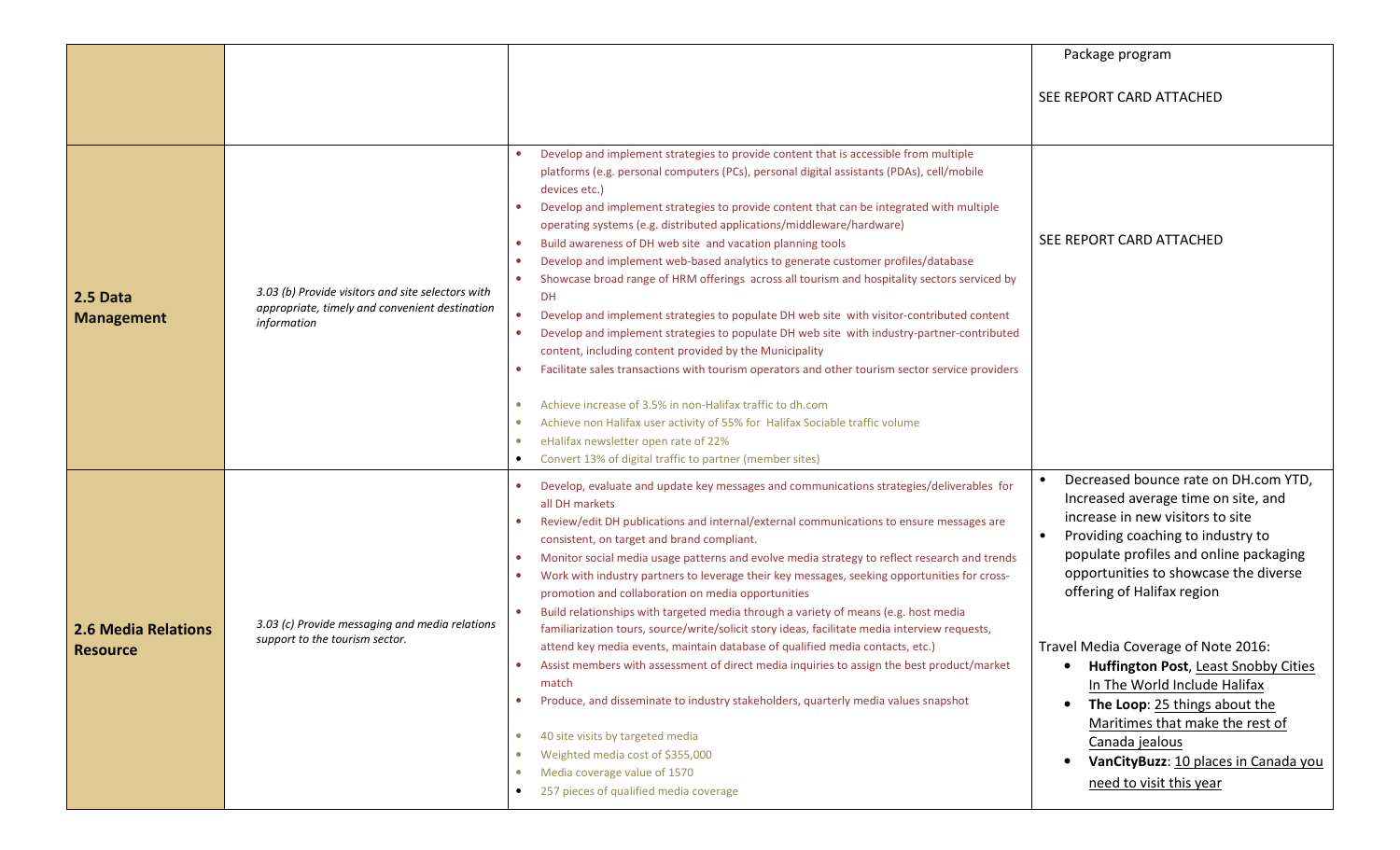|                                    |                                                                                                                                                                         |                                                                                                                                                                                                                                                                                                                                                                                                                                                                                                                                                                                                                                                                                                                                                                                                                                                                                                                                                                                                                                                                                                                                                                                                                                                                                                                                                                                                                                                                                                                                                                                                                                                                                                                                                                                                                                                                                                                                                        | SEE REPORT CARD ATTACHED                                                                                                                                         |
|------------------------------------|-------------------------------------------------------------------------------------------------------------------------------------------------------------------------|--------------------------------------------------------------------------------------------------------------------------------------------------------------------------------------------------------------------------------------------------------------------------------------------------------------------------------------------------------------------------------------------------------------------------------------------------------------------------------------------------------------------------------------------------------------------------------------------------------------------------------------------------------------------------------------------------------------------------------------------------------------------------------------------------------------------------------------------------------------------------------------------------------------------------------------------------------------------------------------------------------------------------------------------------------------------------------------------------------------------------------------------------------------------------------------------------------------------------------------------------------------------------------------------------------------------------------------------------------------------------------------------------------------------------------------------------------------------------------------------------------------------------------------------------------------------------------------------------------------------------------------------------------------------------------------------------------------------------------------------------------------------------------------------------------------------------------------------------------------------------------------------------------------------------------------------------------|------------------------------------------------------------------------------------------------------------------------------------------------------------------|
|                                    |                                                                                                                                                                         |                                                                                                                                                                                                                                                                                                                                                                                                                                                                                                                                                                                                                                                                                                                                                                                                                                                                                                                                                                                                                                                                                                                                                                                                                                                                                                                                                                                                                                                                                                                                                                                                                                                                                                                                                                                                                                                                                                                                                        |                                                                                                                                                                  |
|                                    |                                                                                                                                                                         |                                                                                                                                                                                                                                                                                                                                                                                                                                                                                                                                                                                                                                                                                                                                                                                                                                                                                                                                                                                                                                                                                                                                                                                                                                                                                                                                                                                                                                                                                                                                                                                                                                                                                                                                                                                                                                                                                                                                                        |                                                                                                                                                                  |
|                                    |                                                                                                                                                                         |                                                                                                                                                                                                                                                                                                                                                                                                                                                                                                                                                                                                                                                                                                                                                                                                                                                                                                                                                                                                                                                                                                                                                                                                                                                                                                                                                                                                                                                                                                                                                                                                                                                                                                                                                                                                                                                                                                                                                        |                                                                                                                                                                  |
| 3.1 Stakeholder<br><b>Platform</b> | 3.04 (a) Provide a platform through which<br>industry stakeholders can advance individual<br>business priorities and work collaboratively to<br>grow the tourism sector | Develop and implement a strategy aimed at increasing the level of tourism sector engagement<br>(e.g. member appreciation event, social media forum, partnership opportunities catalogue,<br>peer recruitment program etc.)<br>Work with industry partners to capitalize on high value, high potential tourism sector<br>$\bullet$<br>investment/growth opportunities and respond to threats facing the sector<br>Ensure emerging needs of business are shared with economic development partners through<br>$\bullet$<br>regular meetings, electronic media or other means<br>Foster opportunities for collaboration among complementary industry stakeholders<br>$\bullet$<br>(cooperative marketing, bundling of experiences/products, etc.)<br>Broaden tourism industry representation among DH membership through targeted outreach<br>$\bullet$<br>Increase overall satisfaction with membership benefits by facilitating active engagement<br>$\bullet$<br>(member appreciation event, social media forum, partnership opportunities catalogue, etc.)<br>Work with partners & contribute to a visitor survey to identify the tourism industry's<br>$\bullet$<br>strengths, issues and challenges (Province's Visitor Exit Survey - conducted every four years)<br>Build the image and influence of the tourism industry by communicating industry success<br>$\bullet$<br>stories<br>Forge strategic alliances with key tourism sector organizations<br>$\bullet$<br>Promote a tourism and hospitality sector view in significant regional decisions wherever the<br>$\bullet$<br>visitors and/or operators/service providers are impacted<br>40% membership survey participation rate<br>95% membership revenue retention rate<br>$\bullet$<br>175+ membership base<br>$\bullet$<br>95% membership satisfaction rating<br>$\bullet$<br>Show Your Badge participation rate of no less than 50<br>$\bullet$<br>Member newsletter open rate of 44% | 2 in-market promotional initiatives<br>involving 67 industry partners<br>317 packages on DH.com as presented by<br>industry partners<br>SEE REPORT CARD ATTACHED |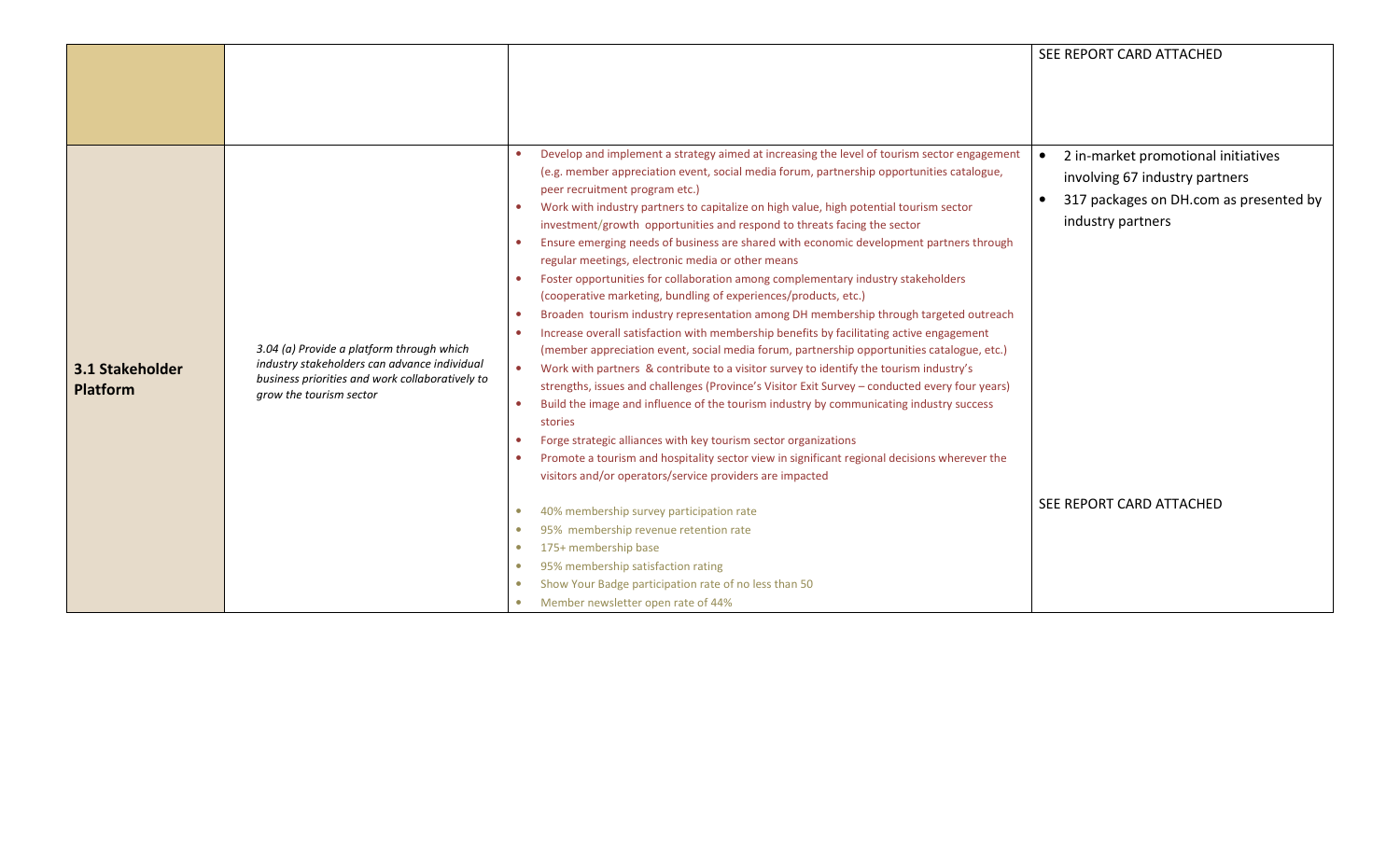| <b>3.2 Professional</b><br><b>Development</b> | 3.04 (b) Stage relevant and effective<br>professional development programming for the<br>tourism industry                                                                                                         | Develop and deliver tourism sector training for industry stakeholders<br>$\bullet$<br>Cross-promote tourism sector speaking engagements/training sessions hosted by Partners<br>$\bullet$<br>$\bullet$<br>50+ average participant level (per session)<br>85% program satisfaction evaluation<br>6-8 member orientation sessions (annually)<br>$\bullet$<br>4+ half-day seminar/workshops with topics relevant to DH's primary areas of market<br>$\bullet$<br>concentration                                                                                                                                                                                                                                                                                                                                                                                                                                                     | Held a full day sales training workshop<br>with 55 participants<br>SEE REPORT CARD ATTACHED                                                        |
|-----------------------------------------------|-------------------------------------------------------------------------------------------------------------------------------------------------------------------------------------------------------------------|---------------------------------------------------------------------------------------------------------------------------------------------------------------------------------------------------------------------------------------------------------------------------------------------------------------------------------------------------------------------------------------------------------------------------------------------------------------------------------------------------------------------------------------------------------------------------------------------------------------------------------------------------------------------------------------------------------------------------------------------------------------------------------------------------------------------------------------------------------------------------------------------------------------------------------|----------------------------------------------------------------------------------------------------------------------------------------------------|
| <b>3.3 Destination</b><br>Animation           | 3.04 (c) Foster marquee festivals and events<br>that will provide an increased opportunity for<br>destination animation and draw tourists to the<br>Municipality<br>3.05 (a) In conjunction with Municipal staff, | In Accord with HRM's major event hosting strategy, pursue cooperative marketing<br>opportunities with regional, national and international destination animation partners<br>Support strategies to identify and attract large-scale/high-profile destination animation<br>$\bullet$<br>opportunities to HRM (sporting/cultural events, festivals, exhibitions etc.)<br>In conjunction with HRM staff, support the Municipality's major events hosting strategy<br>Work with event hosts to increase participation rates for marque festivals and events<br>$\bullet$<br>Provide in-kind support such as marketing, logistical and networking assistance for major<br>$\bullet$<br>events including, but not limited to, Scotiabank Hockey Day in Canada, CIS Men's Hockey<br>Championships (the University Cup), 2015 Ford World Men's Curling Championship, the<br>Web.com Nova Scotia Open, 2015 Canadian Country Music Week. | Partnership with Halifax Municipality to<br>present HRM major event in market<br>messaging Skate Canada<br>Quarter 1 status reports delivered with |
| 4.1 Reports                                   | prepare and present bi-annual reports to<br>Standing Committee and Council on the status<br>of Destination Halifax activities and initiatives                                                                     | Quarterly status reports for the CAO<br>$\bullet$<br>Bi-annual (Q2/Q4) Service Agreement report to Standing Committee<br>$\bullet$<br>Bi-annual (Q2/Q4) Service Agreement report to Council<br>$\bullet$                                                                                                                                                                                                                                                                                                                                                                                                                                                                                                                                                                                                                                                                                                                        | detail and breakdown                                                                                                                               |
| <b>4.2 Business Plan</b>                      | 3.05 (b) In conjunction with Municipal staff, and<br>following the Municipality's business-planning<br>time frame, produce an annual business plan<br>and budget consistent with the terms of this<br>agreement   | Produce business plan and budget by Feb 28 <sup>th</sup><br>Identify/track outcome measures monthly; report bi-annually<br>$\bullet$<br>Provide quarterly review and feedback on alignment with business plan<br>$\bullet$                                                                                                                                                                                                                                                                                                                                                                                                                                                                                                                                                                                                                                                                                                      | 2016 Business Plan and Budget<br>implementation<br>DH Five Year Marketing & Sales Strategy<br>Development underway                                 |
| 4.3 Leverage<br><b>Funding</b>                | 3.05 (c)Leverage the Municipality's investment<br>in Destination Halifax by partnering with the<br>private sector and other levels of government to<br>fund Destination Halifax's activities                      | Leverage the Municipality's grant by partnering with the private sector and the<br>federal/provincial government<br>95% renewal of private sector investment<br>Maintain an 82% (HRM) /18% (non-HRM) funding mix (expressed as a percentage of overall<br>$\bullet$<br><b>Destination Halifax funding)</b>                                                                                                                                                                                                                                                                                                                                                                                                                                                                                                                                                                                                                      | Municipal grant leveraged 79/21 YTD<br>Leveraged TNS partnership programs to<br>the tune of \$100,000 for 2016<br>SEE REPORT CARD ATTACHED         |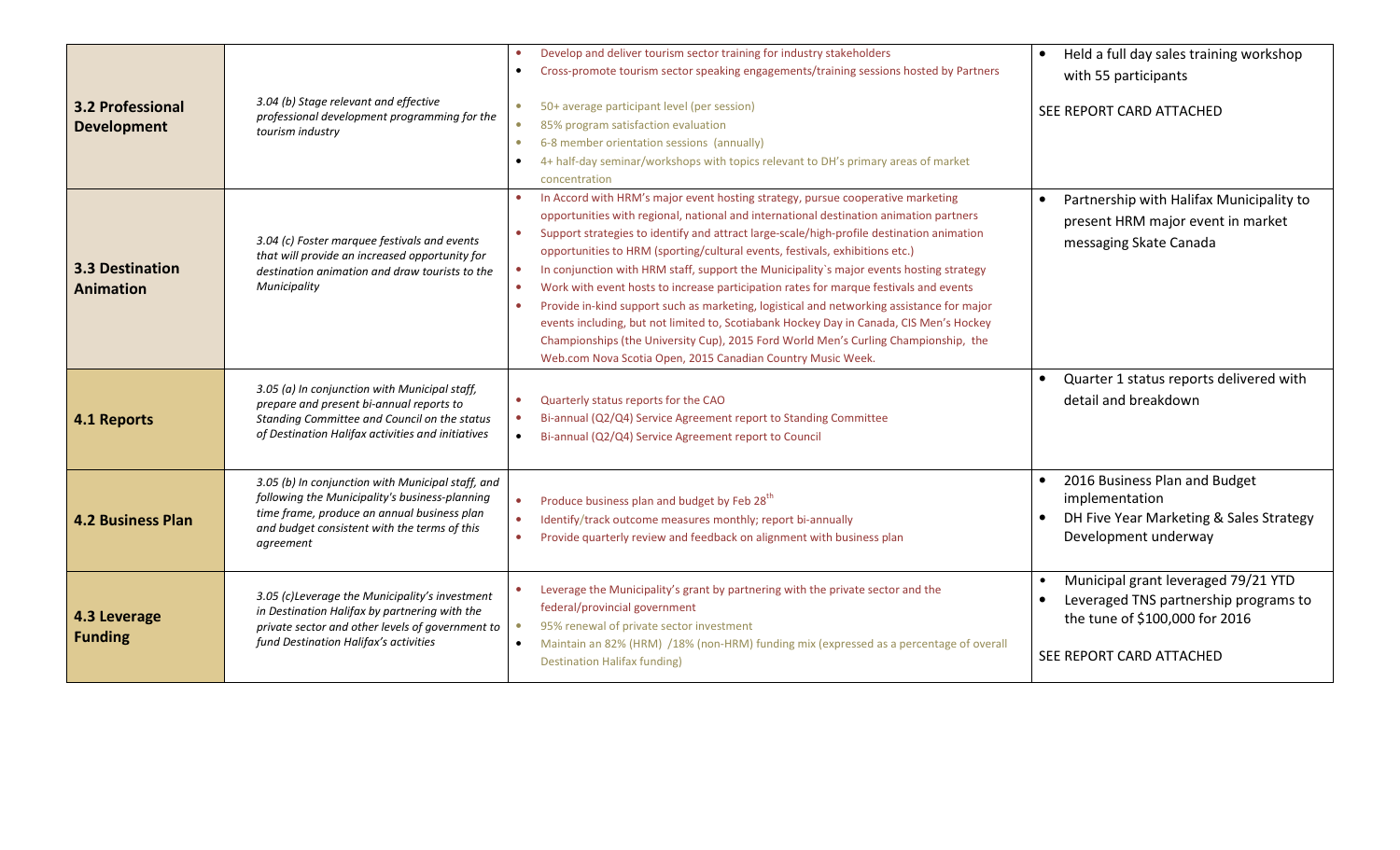Attachment 3: Proposed Amending Agreement and Schedule A -- Service Agreement Deliverables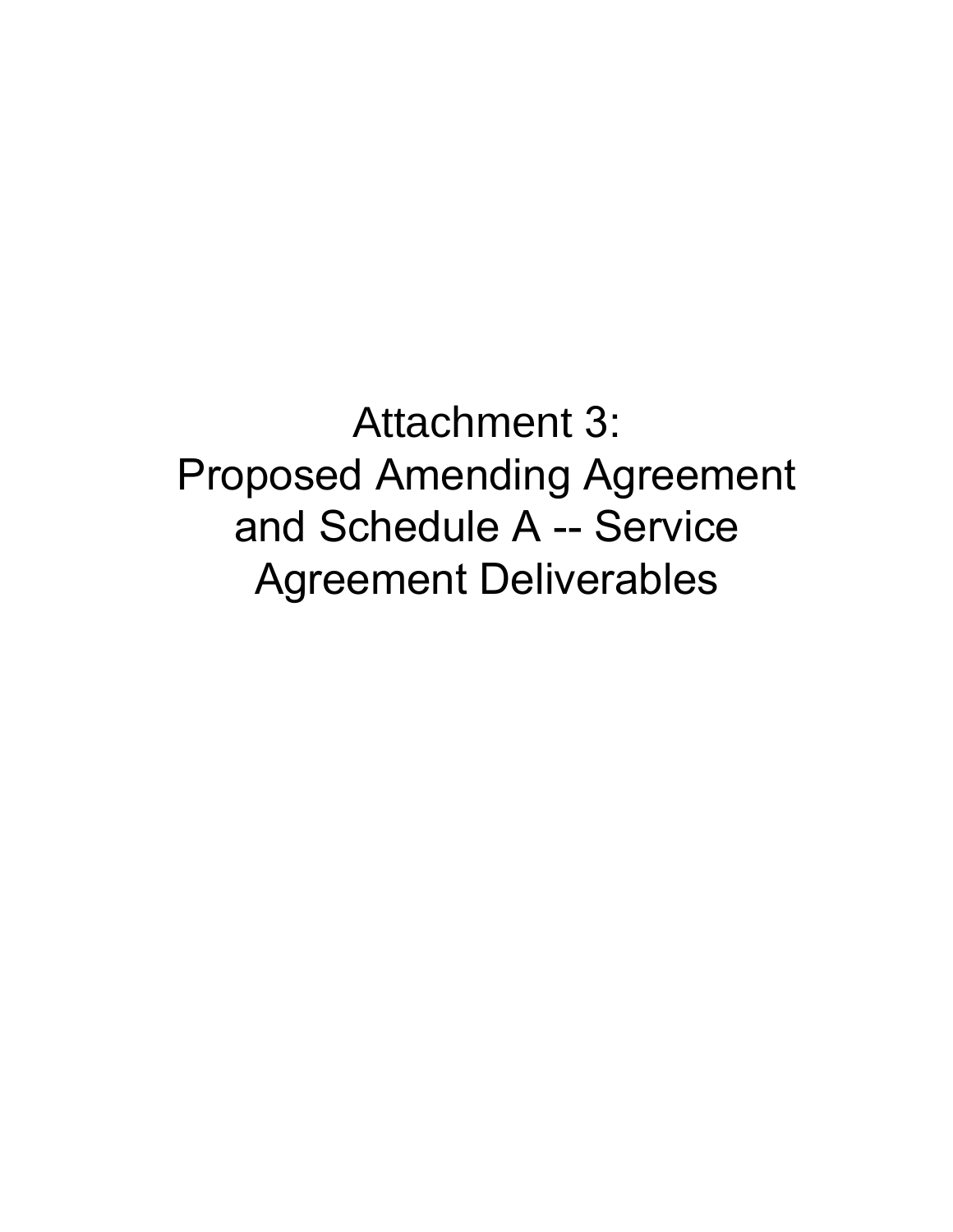## **AMENDING AGREEMENT**

#### BETWEEN:

## **HALIFAX REGIONAL MUNICIPALITY**, a body corporate

(hereinafter referred to as "HRM")

#### **OF THE FIRST PART**

and -

## **DESTINATION HALIFAX SOCIETY,** a body corporate

(hereinafter referred to as the "Destination Halifax")

### **OF THE SECOND PART**

**WHEREAS** HRM and Destination Halifax are parties to a Services Agreement dated 21 March 2014 (as amended);

**AND WHEREAS** Section 2.01(h) of the Services Agreement contemplates HRM and Destination Halifax agreeing, by mutual consent, to amend key deliverables, as particularly described in Schedule A of the Services Agreement;

**AND WHEREAS** the parties wish to amend the Services Agreement on the terms and conditions set out in this Amending Agreement.

**NOW THEREFORE** in consideration of the mutual covenants and promises herein contained and other good and valuable consideration (the receipt and sufficiency of which is acknowledged by each of the parties) the parties agree as follows:

### **1. New Schedule A**

Schedule A of the Services Agreement (as amended) be and hereby is deleted in its entirety and is replaced with a new Schedule A attached hereto.

### **2. Confirmation of Agreement**

This Amending Agreement shall, on the date of its execution, be read and construed with the Services Agreement (as amended) and be treated as part thereof, and for such purpose insofar as may be necessary to effectuate this Amending Agreement the Services Agreement is hereby amended; and the documents as so amended, together with all the covenants and provisos thereof, shall remain in full force and effect and the parties will observe and perform all of the covenants, conditions and provisos contained in the Services Agreement as hereby amended.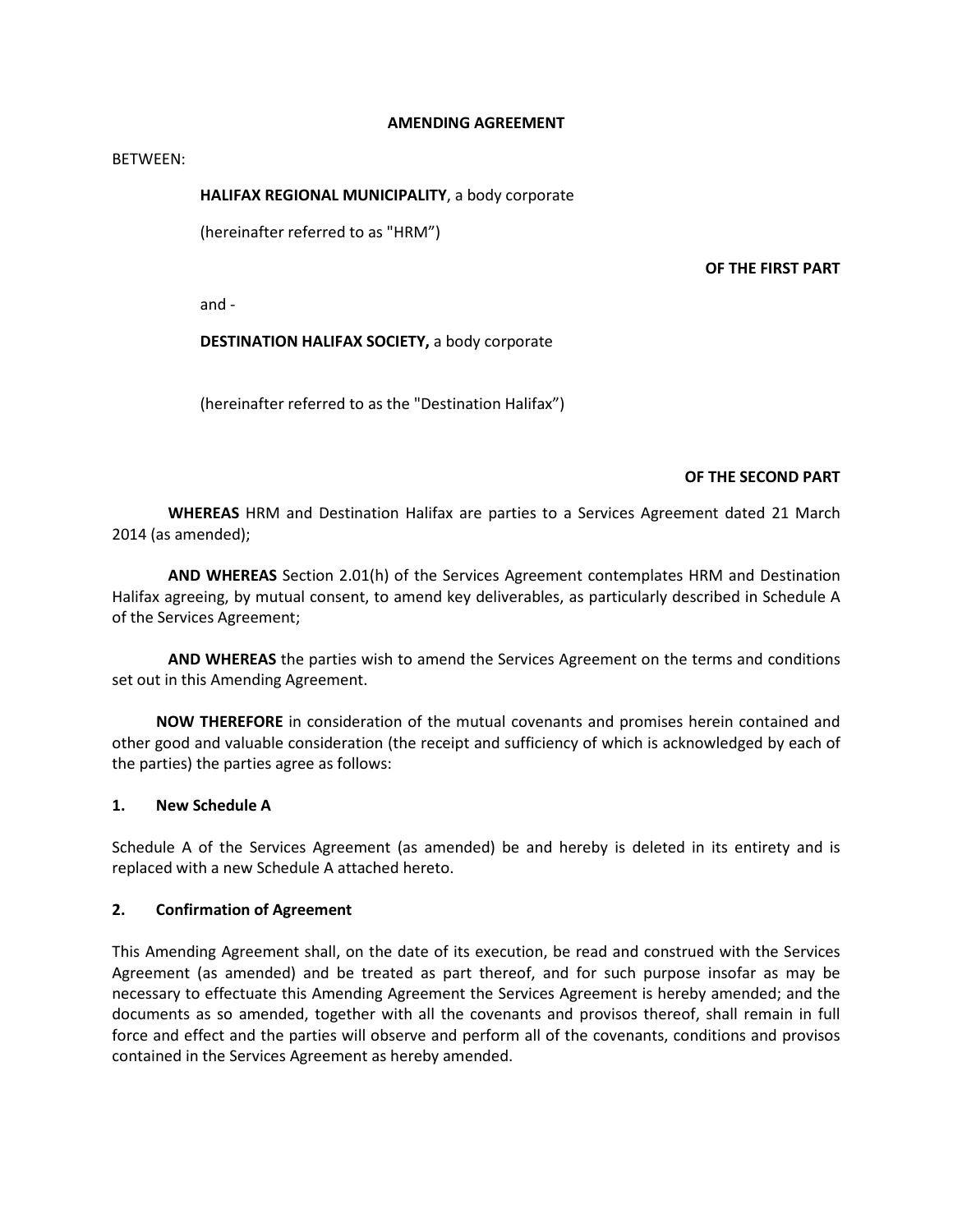## **3. Successors and Assigns**

This Amending Agreement shall enure to the benefit of and be binding upon each of the parties and their respective successors and permitted assigns.

### **4. Governing Law**

This Amending Agreement and its application and interpretation shall be governed by and construed in accordance with the laws prevailing in the Province of Nova Scotia.

**IN WITNESS WHEREOF** the parties have executed this Amending Agreement to take effect on the day of \_\_\_\_\_\_\_\_\_\_\_\_\_\_\_\_\_\_\_\_\_\_\_\_\_, 2016, the date on which the Mayor and the Municipal Clerk affixed their signatures hereto.

### **HALIFAX REGIONAL MUNICIPALITY**

Witness and the control of the control of the Mayor

Per: \_

Per:

Witness **Municipal Clerk** Municipal Clerk

**Destination Halifax Society** 

Per:

Witness **President and Chief Executive Officer** 

Per:

Witness **Chair of the Board** (I have authority to bind Destination Halifax)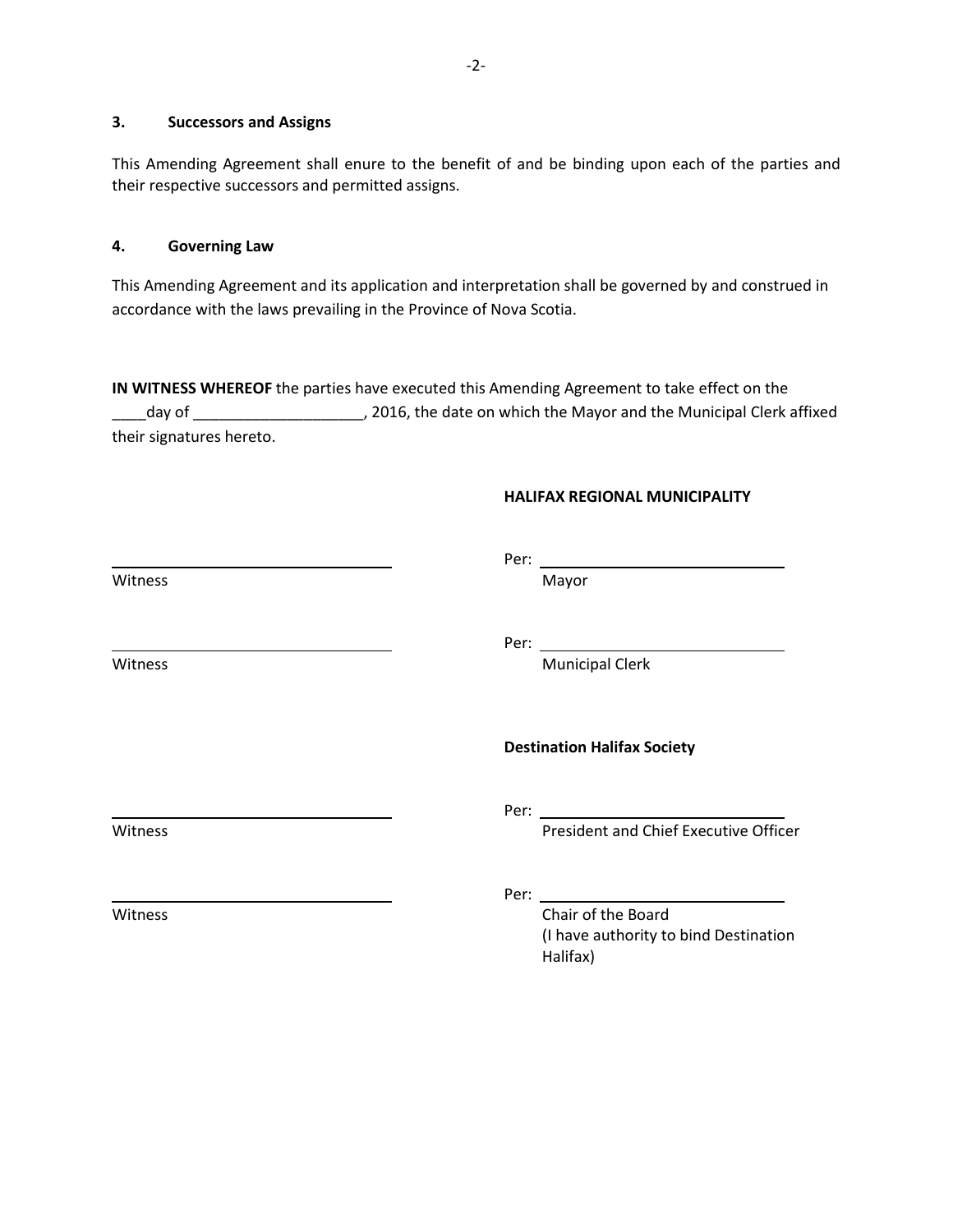# **Proposed 2016 Schedule A - Service Agreement Deliverables (Destination Halifax)**

# **Service Level Agreement**

| <b>Area</b>                      | Objective(s)                                                                                                                                                                                                                                                                                                                                                                                                                                                                                           | <b>Actions</b>                                                                                                                                                                                                                                                                                                                                                                                                                                                                                                                                                                                                                                                                                                                                                                                                                                                                                                                                          | <b>Measurement (and Measurement Type)</b>                                                                        |
|----------------------------------|--------------------------------------------------------------------------------------------------------------------------------------------------------------------------------------------------------------------------------------------------------------------------------------------------------------------------------------------------------------------------------------------------------------------------------------------------------------------------------------------------------|---------------------------------------------------------------------------------------------------------------------------------------------------------------------------------------------------------------------------------------------------------------------------------------------------------------------------------------------------------------------------------------------------------------------------------------------------------------------------------------------------------------------------------------------------------------------------------------------------------------------------------------------------------------------------------------------------------------------------------------------------------------------------------------------------------------------------------------------------------------------------------------------------------------------------------------------------------|------------------------------------------------------------------------------------------------------------------|
| 3.02 (a) Advice & (b) Strategy   | Advise HRM on tourism and<br>destination marketing matters.<br>To drive alignment in strategy with<br>other tourism and economic<br>development partners with respect to<br>tourism development.                                                                                                                                                                                                                                                                                                       | 1. Attend meetings and provide reports to Council, Standing Committees and HRM's Senior Management Team as requested.<br>2. Produce by fiscal year-end of each year, a report outlining the state of the municipality's tourism industry<br>3. Develop an annual business plan.<br>4. Implement a comprehensive five-year marketing strategy for the leisure market.<br>5. Implement a comprehensive five-year strategy for the group market.<br>6. Align performance management to strategies and desired outcomes.<br>7. Align strategy and service delivery with partners, including HRM, TNS, HCCC/TCL, Waterfront Development Corp, and the Halifax<br>Partnership.<br>8. With HRM, articulate the Municipality's role and approach to tourism, festivals and special events (in alignment with the Halifax Economic<br>Growth Plan 2016-21 Year 1-2 Action -- "71. Articulate HRM's role and approach to tourism, festivals and special events.") | <b>Qualitative Information</b>                                                                                   |
| 3.02 (c) Benchmarking            | To benchmark against leading DMO:<br>at a minimum bi-annually.                                                                                                                                                                                                                                                                                                                                                                                                                                         | 9. Improve a program-wide Return on Investment in Group Sales.<br>10. Maximize advertising investments.<br>11. Undertake a process review for major processes.<br>12. Participate in leading DMO benchmarking programs.<br>13. Acquire daily and monthly tourism data to inform decision-making.<br>14. Complete Destination Marketing Association of Canada's annual benchmarking exercise.<br>15. Host familiarization tours and site inspections for meetings and conventions.                                                                                                                                                                                                                                                                                                                                                                                                                                                                       | Benchmarking reports                                                                                             |
| 3.03 (a) Marketing               | To market the Municipality as a world<br>class-community in which to visit, live,<br>work and conduct business.<br>Canada's: preeminent location for<br>meetings, conventions and major<br>events; marquee port of call; hub for<br>year-round individual travel itineraries tourism offerings to conference delegates.").<br>and experiences; and, hub for group<br>tour travel itineraries and experiences.<br>To undertake sales activities for Group<br>Sales including Meetings &<br>Conventions. | 16. Grow meetings and conventions delegate nights (domestic).<br>17. Grow meetings and conventions delegate nights (international).<br>18. Increase overnight leisure visitation.<br>19. Improve access to and the quality of information to visitors who are in-market Torplanning a visit to Halifax.                                                                                                                                                                                                                                                                                                                                                                                                                                                                                                                                                                                                                                                 | Hotel Occupancy (Industry Performance)<br>Change in Supply (investment in new rooms) (Industry Performance)      |
|                                  |                                                                                                                                                                                                                                                                                                                                                                                                                                                                                                        | 20. Grow and maintain the Maritime Overnight Leisure market.<br>21. Obtain Halifax's market share of visitation from "in market planners".<br>22. Target Ontario and Western Canada Leisure Market Share.<br>23. Execute 2016 Leisure Campaign in Maritime Market (media impressions target).                                                                                                                                                                                                                                                                                                                                                                                                                                                                                                                                                                                                                                                           | Estimated total visitor spend (actual visitation X average spend calculation)<br>(Industry Performance)          |
|                                  |                                                                                                                                                                                                                                                                                                                                                                                                                                                                                                        | 24. Increase visitor spend with members through improved visitor information.<br>To market the Municipality as Atlantic 25. Realign media assets owned by Destination Halifax (e.g. website, sales materials) to strategy.                                                                                                                                                                                                                                                                                                                                                                                                                                                                                                                                                                                                                                                                                                                              | Total reach of campaigns (DMO Activity Measure)<br>Travel Media (# of stories) (DMO Activity Measure)            |
|                                  |                                                                                                                                                                                                                                                                                                                                                                                                                                                                                                        | 26. Realign earned media (media and content not controlled by Destination Halifax) with leisure strategy.<br>27. Design and implement a pre-post and spousal marketing campaign for meeting delegates (in alignment with Halifax Economic Growth plan<br>2016-21 Year 1-2 Action -- "69. With economic development and tourism partners, present trade and investment opportunities, as well as                                                                                                                                                                                                                                                                                                                                                                                                                                                                                                                                                         | Travel Media (value of media secured) (DMO Activity Measure)                                                     |
|                                  |                                                                                                                                                                                                                                                                                                                                                                                                                                                                                                        | 28. Support Halifax Port Authority marketing to cruise lines.<br>29. Develop and implement a search engine optimization strategy for "in market visitors".                                                                                                                                                                                                                                                                                                                                                                                                                                                                                                                                                                                                                                                                                                                                                                                              | Segment Visitation (i.e Cruise, Shopping, Near Markets) (Industry<br>Performance - Not all available annually)   |
|                                  |                                                                                                                                                                                                                                                                                                                                                                                                                                                                                                        | 30. Implement a travel media program.<br>31. Host familiarization tours for travel writers.                                                                                                                                                                                                                                                                                                                                                                                                                                                                                                                                                                                                                                                                                                                                                                                                                                                             | Tentative Room Nights Booked (DMO Performance)                                                                   |
|                                  |                                                                                                                                                                                                                                                                                                                                                                                                                                                                                                        | 32. Target media coverage value.<br>33. Target qualified media stories.                                                                                                                                                                                                                                                                                                                                                                                                                                                                                                                                                                                                                                                                                                                                                                                                                                                                                 | Definite Room Nights Booked (DMO Performance)                                                                    |
|                                  |                                                                                                                                                                                                                                                                                                                                                                                                                                                                                                        | 34. Implement Social Media Program.<br>35. Develop a signature video series to be used for Halifax's future campaigns.<br>36. Capture a series of signature and supporting photography aligning with the new strategy.                                                                                                                                                                                                                                                                                                                                                                                                                                                                                                                                                                                                                                                                                                                                  | Estimated Economic Impact from Group Sales (DMO Performance)<br>Number of trade shows attended (DMO Performance) |
|                                  |                                                                                                                                                                                                                                                                                                                                                                                                                                                                                                        | 37. In consultation with HRM, develop a consumer facing logo for Halifax.<br>38. Implement a "cross sales" training program between DH and Halifax Partnership sales teams.                                                                                                                                                                                                                                                                                                                                                                                                                                                                                                                                                                                                                                                                                                                                                                             | Number of sales calls undertaken (DMO Performance)                                                               |
| 3.03 (b) Destination Information | To provide visitors and site selectors<br>with appropriate, timely and<br>convenient destination information                                                                                                                                                                                                                                                                                                                                                                                           | 39. Implement an Attendance Building Program (including spousal program).<br>40. Undertake a market potential review for select visitor information publications and services.<br>41. Add enhanced visitor planning tools on website.                                                                                                                                                                                                                                                                                                                                                                                                                                                                                                                                                                                                                                                                                                                   | Qualitative Information                                                                                          |